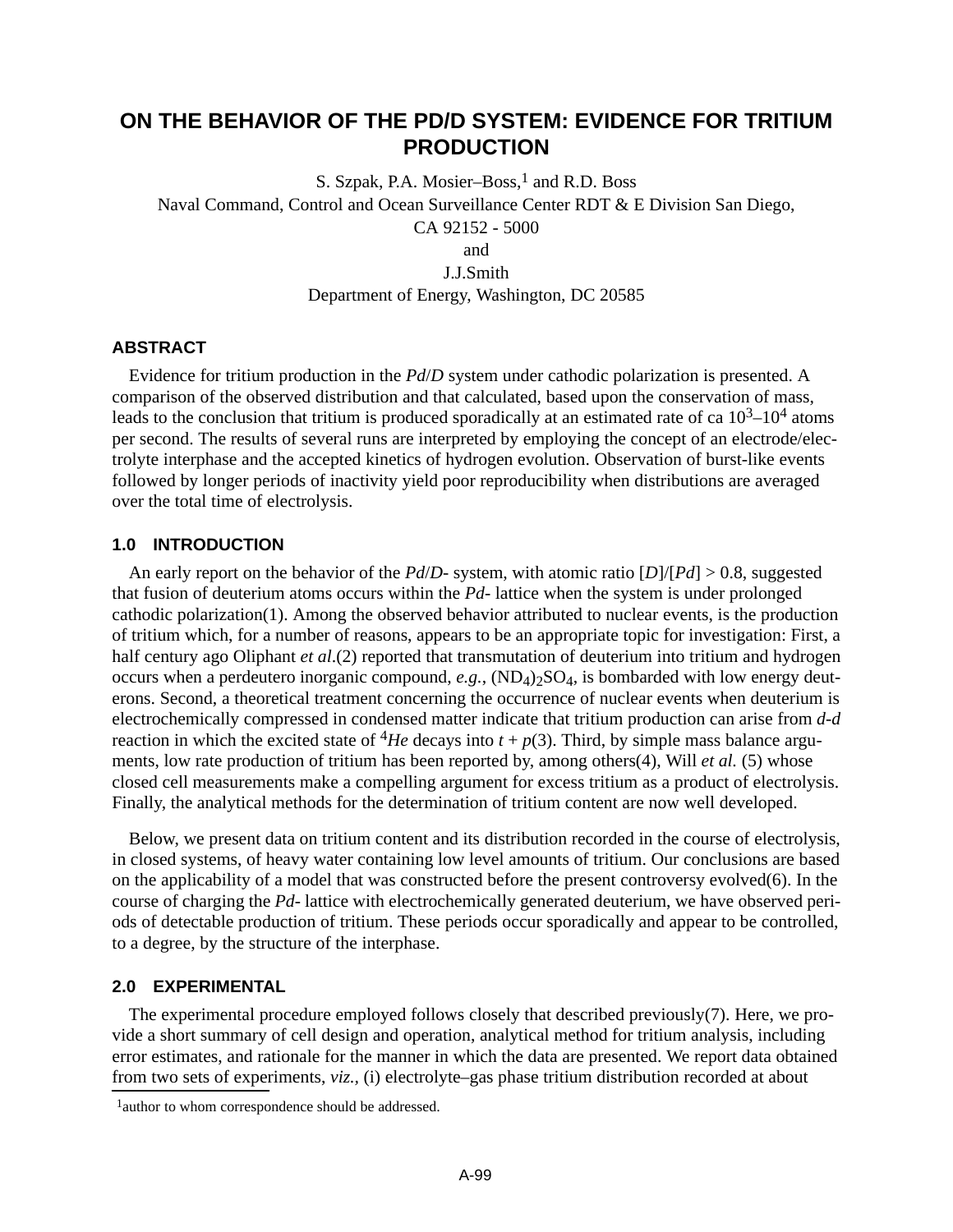24 hour intervals with intermittent electrolyte additions using an arbitrarily selected cell current profile and (ii) a three-phase distribution occurring within the time period required to reduce the initial volume of electrolyte by half at *a priori* selected constant cell current.

# **2.1 Electrolytic Cell; Current Profile**

The electrochemical cell and recombiner are shown in Fig. 1. Each cell, with graduated wall to provide an additional check on the volume of electrolyte, was connected to a recombiner containing a catalyst (supplied by Ciner, Inc.) of sufficiently large surface area, (*ca* 100 *cm*2), to assure nearly complete recombination of evolving gases. The working *Pd*– electrode was prepared as follows: *a ca* 3.0 *cm2 Cu-* foil was wrapped around a glass rod, Fig. 1 – insert. Onto this foil a thin film of *Ag* was deposited from a cyanide bath. Although both metals act as an effective barrier for deuterium penetration, silver was added to provide a far better lattice match with the electrodeposited *Pd*- layer. The *Pd*- electrodes of two vastly different surface morphologies were prepared; one with a smooth surface by deposition from a *Pd(NH3)2Cl2 – H2O* solution at low current densities followed by drying prior to use, and the second with a mossy (dendritic) surface by electrodeposition from a  $PdCl_2 - LiCl$  – *D2O* solution in the presence of evolving deuterium. The placement of the counter electrode, made of a tightly coiled *Pt* wire, assured uniform current distribution on the working electrode. The cells were assembled in a dry box containing argon atmosphere.

The electrochemical charging of the *Pd*- electrodes was under galvanostatic control by a power source delivering constant current with 0.1 % ripple (EC & C Par model 363 potentiostat/galvanostat). The composition of electrolyte employed during charging is given in the respective figure captions. To increase the detection sensitivity, only heavy water with low tritium content, *ca* 19 *dpm/ml* (supplied by Isotec, Inc.), was used.

### **2.2 Sampling Procedure; Tritium Analysis**

The sampling procedure is illustrated in Fig. 2. A known volume of electrolyte and tritium content, *V*( $t_1$ ), is electrolyzed at a constant cell current, *i*, for a period of  $\Delta t = t_2 - t_1$ . During this time period the electrolyte volume is reduced by  $Ve(t_2) = iM_w \Delta t/2 \Im \rho$ . At time  $t_2$ , a sample is withdrawn, further reducing the electrolyte volume by  $V_s$ . Typically, immediately after sampling, the electrolyte volume is restored by addition of the electrolyte in the amount of  $V_a(t_3) = 2V_s + V_e$ . After a few minutes (to allow for mixing) a second sample,  $V_s(t_4)$ , is removed for tritium analysis. Removal of a second sample, following the electrolyte addition, assures that the electrolyte volume and tritium content are accurately known at the beginning of the next time interval. The sampling and addition procedures were carried out without the interruption of the cell current flow. Occasionally samples were removed without electrolyte addition.

Tritium content of the samples was measured by a liquid scintillation technique. In particular, 1 *ml* of sample is added to 10 *ml* of Fischer Scientific ScintiVerse E Universal LSC cocktail in a borosilicate vial. The prepared solutions were counted for 600 min in a Beckman LS 6000 LL scintillation counter. This instrument reports counts per minute (cpm) and disintegration per minute (dpm) with a 2 error. To eliminate interference from chemiluminescence, all electrolyte samples were distilled to dryness and the distillate was analyzed for tritium content. Samples collected in the recombiner required no pretreatment.

The determination of the tritium content in the working *Pd*- electrode is a two-step procedure, namely the transfer of sorbed tritium into a liquid phase followed by scintillation counting. Two methods were employed to accomplish this transfer: (i) by anodic oxidation of sorbed tritium and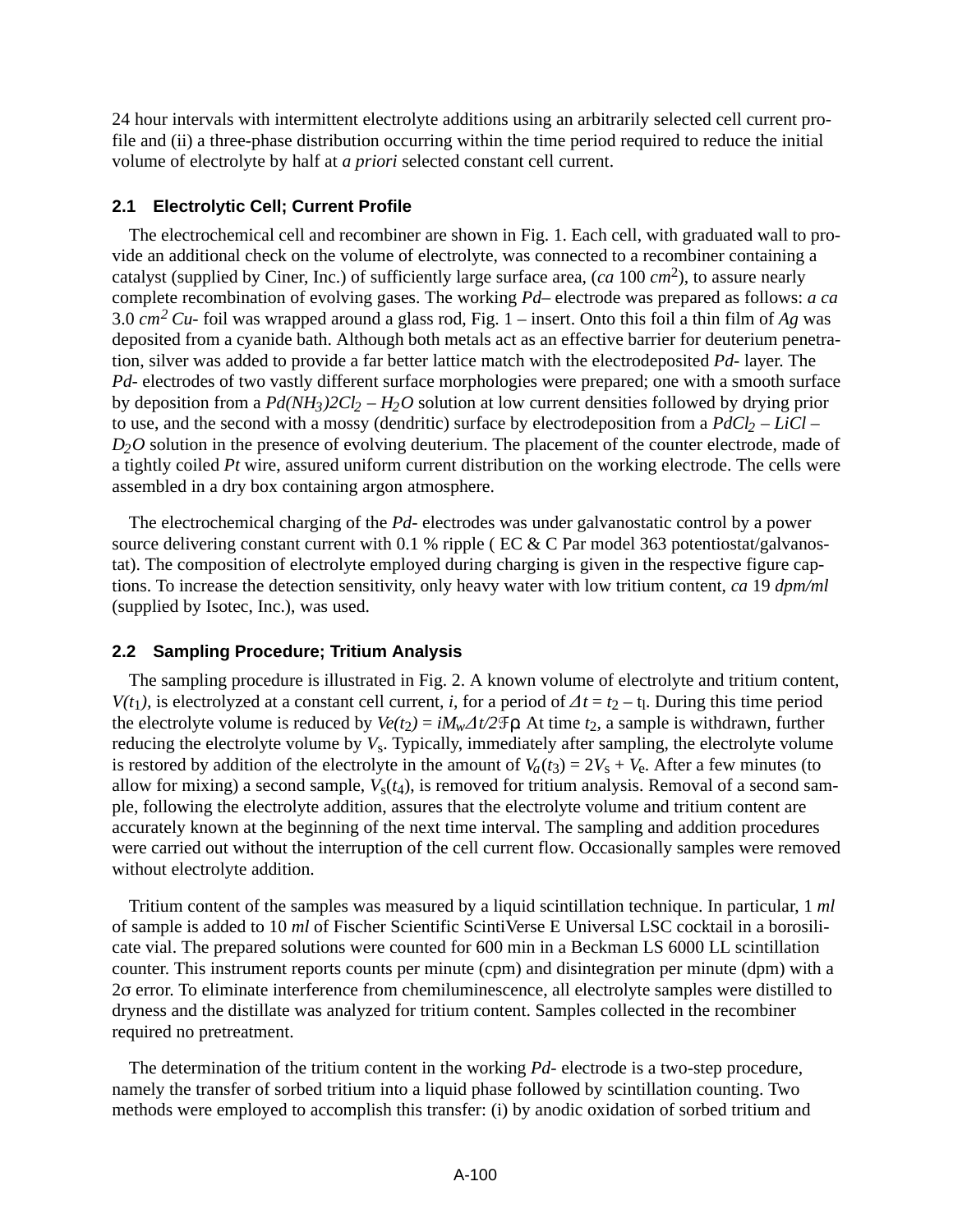(ii) by the method described by Will *et al*. (5) involving the dissolution of the *Pd*- electrode in *aqua regia*. In the first case, the working electrode, while under cathodic overpotential, was rinsed by flushing the cell with  $NaCl - H<sub>2</sub>O$  solution to remove all  $D<sub>2</sub>O$  containing tritium and placing it under the anodic overpotential of +0.5 *V vs Ag/AgCl* reference. In the second case, the *Pd*- electrode was dissolved in *aqua regia* and neutralized with *CaCO3*. As with the electrolyte samples, the resultant solutions from both treatments were distilled to dryness, followed by scintillation counting of the distillate.

Error analysis included the assessment of the precision of measurements in (i) electrolyte volume, (ii) sampling/addition time intervals, (iii) constancy of cell current and (iv) tritium analysis. On the basis of an extensive investigation(7), we concluded that the largest error, as indicated by the instrument readout and determined by standard procedures, is in the tritium analysis. The typical error of 1.2 dpm is not the statistical error of counting but the cumulative uncertainty due to the propagation of error determined by a procedure commonly employed in the presentation of experimental data.

#### **2.3 Intraphase Tritium Distribution**

In the presentation of data and the subsequent analysis, we assume the validity of the model of the electrode-electrolyte interphase subject to restrictive conditions, of which one is the constancy of the isotopic separation factor. As shown in (7), the time dependence of tritium content in an open cell, operating galvanostatically with intermittent sampling, is given by Eq. (1)

$$
f(t) = [m(0) - r(i)t]^{s-1} \left[ \frac{f(0)}{m(0)^{s-1}} + \int_{0}^{t} \frac{q(t)}{[m(0) - r(i)t]^{s}} dt \right]
$$
 (1)

which, for  $q(t) = const \neq 0$ , we have Eq. (2)

$$
f(t) = f(0) \left( \frac{m(0) - r(i)t}{m(0)} \right)^{s-1} + \frac{q}{(s-1)r(i)} \cdot \left\{ 1 - \left[ \frac{m(0) - r(i)t}{m(0)} \right]^{s-1} \right\}
$$
(2)

while, for  $q(t) = 0$  it reduces to Eq. (3)

$$
f(t) - f(0) \left( \frac{m(0) - r(i)t}{m(0)} \right)^{s-1}
$$
 (3)

where, *f* is the tritium mass fraction, *m* is the mass of the electrolyte phase,  $r(i) = iM_w/2\mathcal{F}$  denotes the rate of change associated with the passage of cell current *i*,  $q$  is the rate at which tritium is added/removed from the solution phase by whatever process including transport of tritium generated in the bulk electrode, and *s* is the isotopic separation factor. The isotopic separation factor is defined here as  $s - \left(\frac{c_7}{c_7}\right)$  $\overline{c_D}$  $\left(\frac{1}{g}\right)$  $\frac{c_1}{\sqrt{\frac{c_1}{c_2}}}$  $\overline{c_D}$  $\hat{h}_l$  and should be inverted to conform to values usually cited in the literature. A thorough discussion of the derivation of the above equations can be found in (7).

#### **3.0 DISCUSSION**

The long term electrolysis in open cells, with accompanying addition and removal of electrolyte, makes the determination of tritium production by total mass balance an unsuitable technique. This is especially true, should the tritium production be either low level or intermittent, due to the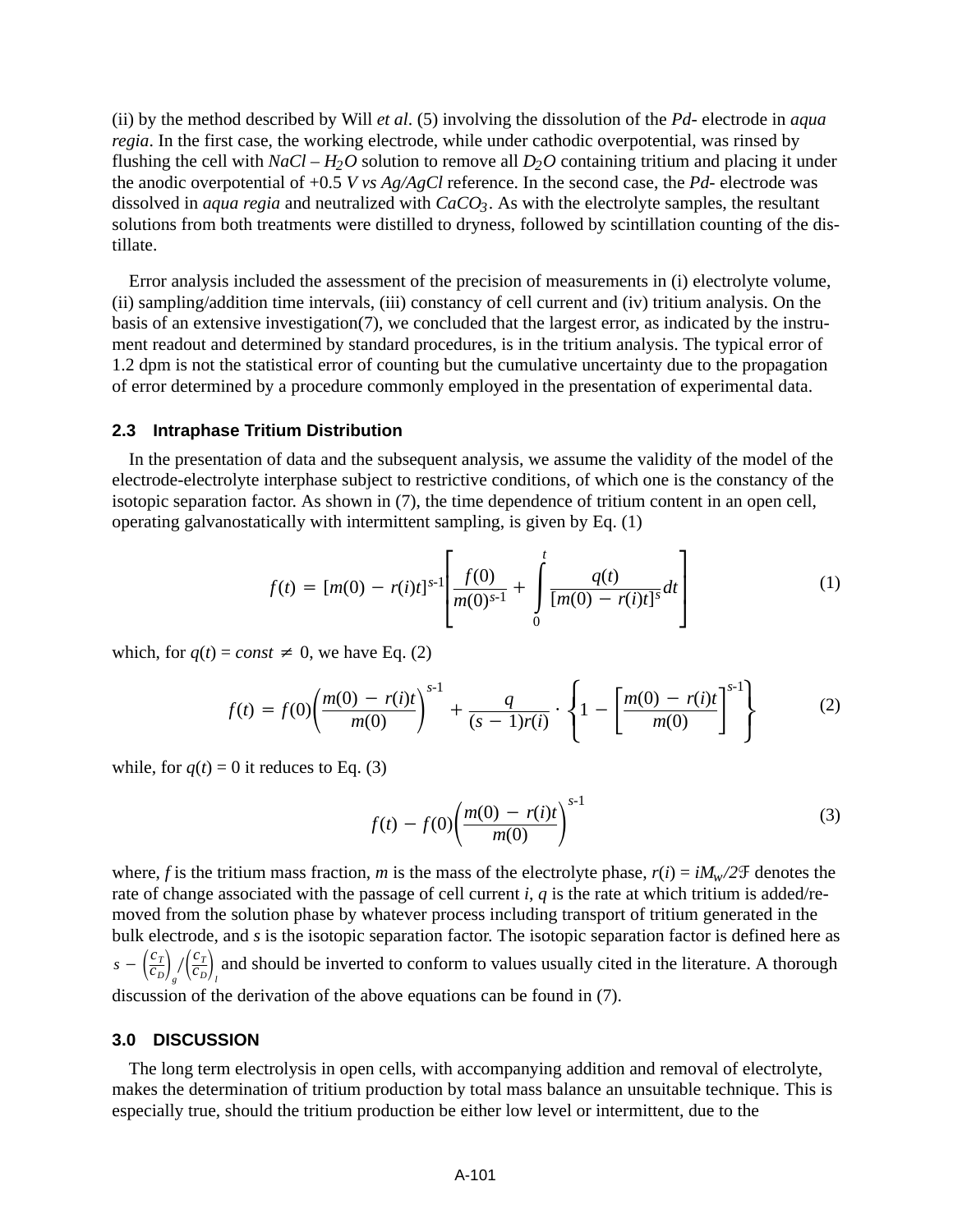propagation of error. We believe that a more appropriate procedure is based on the employment of the separation factor derived from the experimentally determined tritium content in both liquid and gaseous phases. Assuming that the Faraday law is obeyed, the ratio  $c_T/c_D$  in the gas phase is equal to the ratio of the corresponding faradaic currents,  $i_T/i_D$ , and tritium production is indicated by the difference between the calculated and observed data. In what follows, we examine the structure of the interphase, the origin and constancy of the isotopic separation factor and provide an interpretation of experimental data.

### **3.1 Structure of the Interphase; Transport Paths**

The thermodynamic structure of the electrode/electrolyte interphase was formulated by van Rysselberghe(8). For the present purpose, we include the metal side and indicate only the relevant processes that influence the magnitude as well as the constancy of the isotopic separation factor, Figs.  $3a - 3c$ . Irrespective of the operating rate determining step, species undergoing electroreduction,  $c_m^{\scriptscriptstyle{(r)}}$ ;  $m = D_2O$ , *DTO*, are in equilibrium with those in the bulk (b) electrolyte, *i.e.*,  $c_m^{(r)} \leftrightarrow c_m^{(b)}$ . Superscript (*r*) refers to the location where the reactive species affect the rate through their electrochemical potentials, the *r*- plane, Fig. 3a. The reaction product, in an adsorbed state,  $c_m^{(a)}$ , is in equilibrium with those dissolved in the electrolyte,  $c_m^{(b)}$ , and when its solubility limit is exceeded, gas bubbles, which also are in equilibrium with the bulk electrolyte, are formed. The set of restrictive conditions that assures the constancy of the separation factor is: (i) evolution reaction of hydrogen isotopes is independent of each other, *i.e.*,  $i = i_D + i_T$ ; (ii) sufficiently high overpotentials are applied so that the reverse reactions may be neglected; and (iii) system operates in a stationary state, *i.e.*, equilibria between various species are established resulting in  $d\theta_m/dt = 0$ (9). Under these conditions, the tritium distribution occurs *via* path **A** whereby the cell current *i* is divided into  $i<sub>T</sub>$  and  $i<sub>D</sub>$  and the hydrogen evolves from the electrolyte phase at the *n*- plane.

For the deuterium absorbing electrode material, the concept of the interphase must be extended to include the metal side as indicated in Figs, 3b and 3c by  $\lambda$ . If tritium is produced within the bulk electrode and transferred to the electrolyte phase, it must be first brought to the adsorption plane (*a*plane). The constancy of the *s*- factor requires an equilibrium condition between species located within the interphase while the applicability of Eqs.  $(1) - (3)$  demands that all tritium bearing species first enter the electrolyte phase, *i.e.*, follow path **A**, Fig. 3b. The latter condition requires the presence of a charged  $^nH$ ;  $n = 1,2,3$  species in the  $\lambda$ - layer that interacts with the  $OD^-$  ion. The existence of such species, e.g.,  $[T \cdots T]^+$ .  $[D \cdots T]^+$ ,  $[D \cdots D]^+$ , was postulated in our recent publication(10). If, however, the conditions are such that transport to the electrolyte phase is prevented, path **B** becomes operative, resulting in substantial enrichment of the gas phase, Fig. 3c.

## **3.2 Evaluation of the separation factor**

The reaction path for the evolution of hydrogen isotopes, H, D, T, is the same and is given by Eqs.  $(I) - (III),$ 

$$
H_2O^{(r)} + e^- \to H^{(a)} + OH^-(I)
$$
 (I)

followed by either

$$
H_2O^{(r)} + H^{(a)} + e^- \to H_2^{(n)} + OH^-
$$
 (II)

or

$$
H^{(a)} + H^{(a)} \rightarrow H_2^{(n)} \tag{III}
$$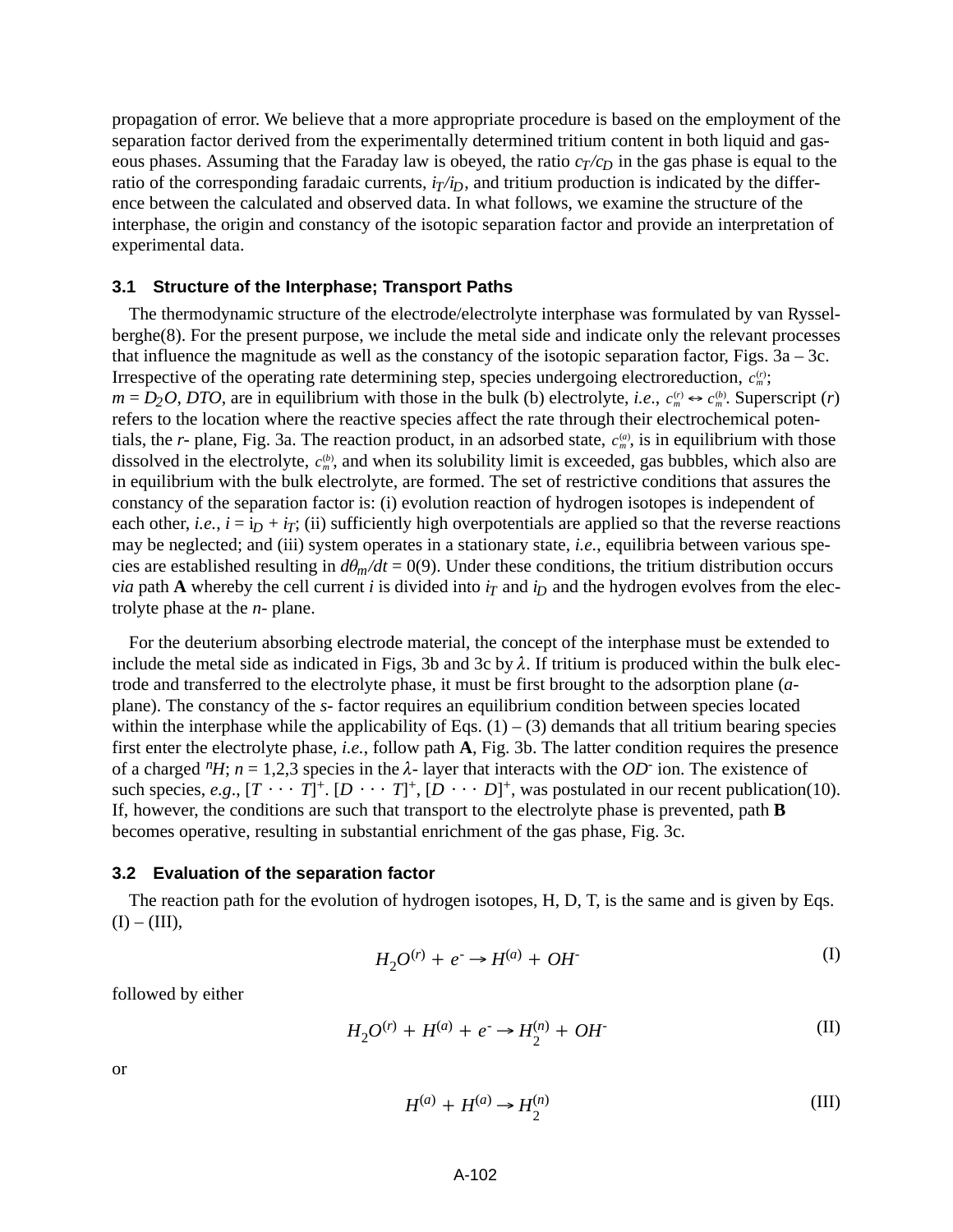However, the reaction path for tritiated heavy water must be modified, *e.g.*, the controlling discharge step, Eq.  $(I)$ , is split into two paths, Eqs.  $(IV)$  and  $(V)$ 

$$
DTO^{(r)} + e^- \to D^{(a)} + OT^-
$$
 (IV)

and

$$
DTO^{(r)} + e^- \to T^{(a)} + OD^- \tag{V}
$$

The same considerations apply when the rate determining step resides in either the Heyrovsky– Horiuti path, Eq. (II), or the Tafel path, Eq. (III).

A general form of an equation governing the charge transfer is

$$
i_n = k_n c_n^{(r)} \cdot f(\theta_n) \cdot \exp(-\beta \eta \quad \#RT); \eta = E_{rev} - E(i); n = D, T \tag{4}
$$

where the  $f(\theta_n)$  function depends on the reaction path(9). Other symbols have their usual meaning. The atomic ratio in the gas phase,  $(c_T/c_D)_g$ , is the ratio of currents producing  $D_2$  and DT, respectively. To obtain this ratio it is necessary to write Eq.  $(1)$  for both currents, *i.e.*,  $i_T$  and  $i_D$  and take a quotient, Eq. (5)

$$
\left(\frac{c_T}{c_D}\right)_s = \frac{k_T c_T^{(r)} \cdot f(\theta_T)}{2k_D c_D^{(r)} \cdot f(\theta_D) + k_T c_T^{(r)} f(\theta_T)}
$$
\n
$$
\tag{5}
$$

The factor of 2 in Eq. (5) appears because the  $D_2$  molecules are produced by  $i_D$  and, on account of an equal probability of paths, Eqs (Ia) and (Ib), also include one half of those produced by  $i<sub>T</sub>$ . For heavy water with low levels of tritium,  $c_D$   $>>$   $c_T$  and, if the Volmer path is the rate determining step, then  $f(\theta_n) = 1 - \theta_D - \theta_T$  is equal for both reactions, yielding the distribution in the gas phase, Eq. (6),

$$
\left(\frac{c_T}{c_D}\right)_g = \frac{k_T c_T^{(r)}}{2 \cdot k_D c_D^{(r)}}
$$
\n(6)

Theoretical considerations state that the isotopic separation factor is not affected by tritium concentration in the electrolyte, providing that  $c_D \gg c_T(9)$ . In writing Eqs. (5) and (6), we ignore the slight difference in the applied overpotential, *i.e.,* we assume that the difference in the rest potentials is insignificant.

## **3.3 INTERPRETATION OF DATA**

In what follows, we provide a qualitative description of the tritium distribution as determined from the observed vs computed values of the D/Pd system under cathodic polarization. Following this, we supplement the description with a quantitative assessment; particularly, we select for discussion three aspects, *viz.,* assessment of observed behavior, data analysis and the rate of tritium generation and, finally, the location of tritium generating sites.

#### **3.3.1 Qualitative Assessment**

A qualitative assessment of tritium distribution between the electrolyte and gas phases resulting from a prolonged evolution of deuterium generated by the electrolysis of *D*2*O* is given in Figs. 4–7. The electrolyses were carried out under varying cell current profiles and composition of additives. For convenience, changes in cell current, times of sampling and recombiner efficiency are indicated in respective figures (axes i,  $V_a$  and  $\varepsilon_r$ ) while actual experimental data are provided in the appendix.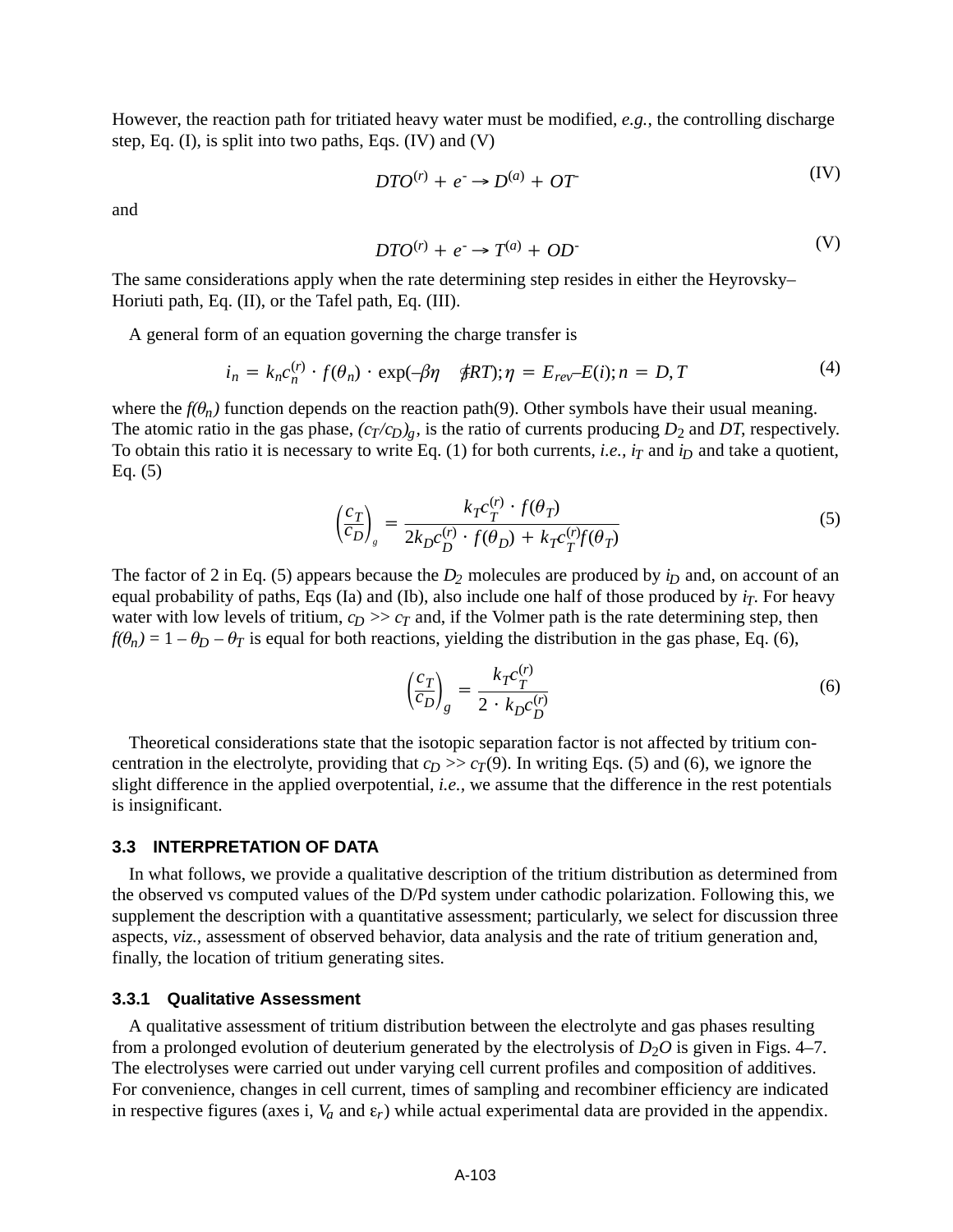Three distinct scenarios can be seen from the data: (i) prolonged electrolysis without tritium production, (ii) sporadic tritium production with periods of inactivity wherein the isotopic separation factor is at or near the normal value for T/D systems throughout, and (iii) sporadic tritium production in which selective enhancement of the gas phase tritium level occurs. For all times in some cases, and for most time in all cases, there is good agreement between the calculated and observed tritium distribution, namely the experimental (solid line) and calculated (dashed line) fall within experimental error (shaded area). Those instances where significant deviation between the observed and expected concentration of tritium in both phases occurs indicates the periods of tritium production. In the figures, these regions are indicated by arrows,  $q_n$ ;  $n = 1, 2, 3, 4$ .

The first scenario: Tritium distributions summarized in Figs. 4a and 4b serve as examples of the absence of tritium production over the *ca* three weeks of duration of the electrolyses in solutions containing different additives, thereby also serving as blank tests of the model calculation for different charging profile. It is seen that the observed and calculated values are in good agreement.

The second scenario: In contrast, Figs. 5 and 6 show active periods of the type (ii) mentioned above. In Fig. 5, one active period of approximately three days duration,  $(6/21 - 6/23)$ , occurs 30 days after the initiation of charging. Figure 6a shows two active periods,  $(4/19 - 5/3, 5/19)$  and  $5/21$ , separated by 14 days of inactivity. In these instances the isotopic separation factor does not change and the enrichment occurs in both the electrolyte and gas phases. The constancy of the isotopic separation factor,  $s = 0.68 \pm 0.04$ , indicates that the reaction path for the cathodic charge transfer did not change, either in the course of prolonged electrolysis or between runs and, that tritium generated during the active periods first entered the electrolyte phase resulting in the isotopic distribution controlled by the electrodic reaction. Evidently, the distribution of tritium between the phases follows transport *via* route **A,** Fig. 3b, and the active period is therefore manifested by an increase in tritium concentration in both phases.

The third scenario: The data summarized in Fig. 7 show an active period in which tritium enrichment is limited to the gaseous phase only. This enrichment occurs shortly after the completion of the co–deposition process and is subsequently followed by a period of inactivity. The time dependent tritium concentration in the electrolyte agrees at all times with the computed values when  $s = 0.67$ . This selective enrichment of the gaseous phase suggests that path **B** is the method of transport. The return to a normal distribution indicates a transition from path **B** to path **A.** This behavior suggests that tritium production occurs shortly after completion of the co–deposition process and is affected by the morphology (mossy, dendritic) of the Pd- surface. The transition from path **B** to path **A** implies an active participation of the interphase region which, most likely, is attributed to the restructuring of the electrode surface as well to the enhanced concentration of hydrogen isotopes within the interphase region during the co–deposition process. A more detailed discussion of the dynamics of the interphase in the course of codeposition is outside the scope of this communication. A detailed presentation of the restructuring processes can be found in ref. (11).

We wish to remark that the absence of tritium production, Figs. 4a and 4b, means only that within the investigated period no activities were observed. It does not assure that they could not occur at some later date, a position expressed also by Bennington *et al*(12).

### **3.3.2 Data Analysis; Quantitative Aspects**

The essential difference between the method employed here and elsewhere(4) concerns selection of the numerical value of the isotopic separation factor. This number is usually taken from the literature and may, or may not, represent the kinetic and thermodynamic properties of the interphase pertinent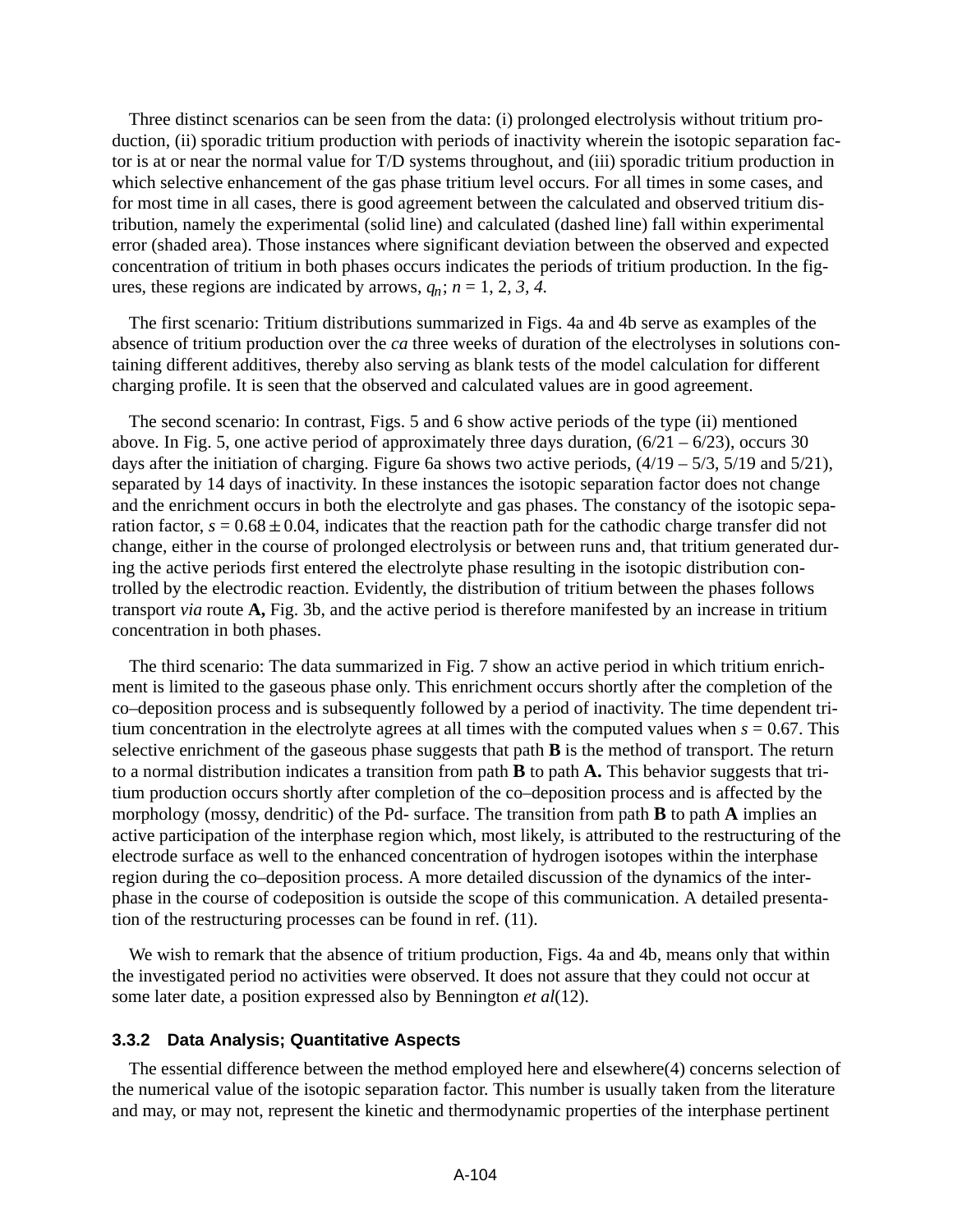to the experimental conditions. Here, the value of the *s-* factor is determined individually for each experimental run by selecting that value which best fits the recorded data.

In principle, the rate of tritium production is calculated by subtracting Eq. *(3)* from either Eq. (1) or Eq. (2). Taking as an example results plotted in Fig. 5, the difference between the observed and calculated tritium concentration in the electrolyte phase, on 6/22, is ca 4.0 dpm/ml. Tritium generation rates are estimated by a curve fitting technique(9) or by computer modeling in which an arbitrarily selected *q-* value is inserted into the experimental data and computer matched to obtain agreement with the observed distribution throughout the duration of the experiment. A good agreement was recorded for rate of tritium generation when  $q = 610<sub>3</sub>$  atoms/sec during period  $6/21 - 6/22$ . This would indicate a total production of  $5.2 \cdot 10^8$  tritium atoms.

An estimate of tritium production rate by a computer modeling technique is illustrated in Figs. 6a and 6b. In particular, the computed tritium distribution, with  $q(t) = 0$ , and data tabulated in Table A - I, is shown in Fig. 6a (solid circles) while the actual experimental distribution is shown by the open circles. Using the previous argument, we identify two periods of tritium production, the first occurring between 4/21 and 5/1 and the second starting on 5/18. The experiment was terminated on 5/21. The results of computer modeling based on tritium production: on  $4/21 - 4/23$  with  $q_1 = 4 \cdot 10^3$  at/sec for  $\Delta t = 3.016 \cdot 10^3$  min., on 5/18 with  $q_2 = 3 \cdot 10^3$  at/sec. for  $\Delta t = 1.442 \cdot 10^3$  min., on 5/19 with  $q_3 =$ 7•10<sup>3</sup> at/sec for  $\Delta t = 1.421 \cdot 10^3$  min., and on 5/20 with  $q_4 = 3 \cdot 10^3$  at/sec for  $\Delta t = 1.489 \cdot 10^3$  min. are shown in Fig. 6b. An excellent agreement with experimental distribution is evident with the total tritium production of  $1.8 \bullet 10^9$  atoms.

The data shown in Fig. 7 provide the evidence for tritium production through the enrichment of the gas phase while retaining agreement between the computed and experimental point in the liquid phase. Unfortunately no estimate of the total amount of tritium production can be reliably made because of poor recombination efficiency. The poor efficiency means that the tritium content is, in reality, substantially higher than indicated (due to the faster rate of  $D_2/O_2$  vs that of  $DT/O_2$  ).

## **3.3.3 Tritium Generation Sites**

The question of the location of the generation site for tritium production during the electrolysis of  $D_2$ *O* on a *Pd*- electrode cannot be resolved by the method just described. Data in Figs 5 – 7 were interpreted in terms of Eqs.  $(1) - (3)$  As written, these equations ignore the tritium absorption by the *Pd*- lattice and consequently, cannot provide any information concerning the location of the generating sites. However, this omission does not invalidate conclusions reached as long as  $c_T \ll c_D$ .

As in the earlier work of Will *et al.* (5), the resolution of this problem is sought by employing a total mass balance which, in addition, requires the determination of tritium content in the bulk of the Pd - electrode. The amount of tritium generated during several runs and its three-phase distribution is tabulated in Table I. This table lists the experimental conditions, columns  $1 - 5$ , the distribution of tritium among the liquid, gas and bulk electrode, columns 6 - 8. A net increase in tritium content is indicated in columns 9 and 10 as either gain in *dpm* or in the number of tritium atoms produced in the course of an experiment. The latter is calculated by the method described above.

Data assembled in Table I are in general agreement with results obtained under conditions of intermittent sampling, Figs. 4 *–* 7. Three conclusions can be made, however: First, the long time between samplings obliterates the fine details of the behavior of the Pd/D system. For example, on the basis of the mass balance, rows 1, 2 and 4, no statement can be made concerning production of tritium or lack thereof, since the apparent change is much less than the analytical error and is,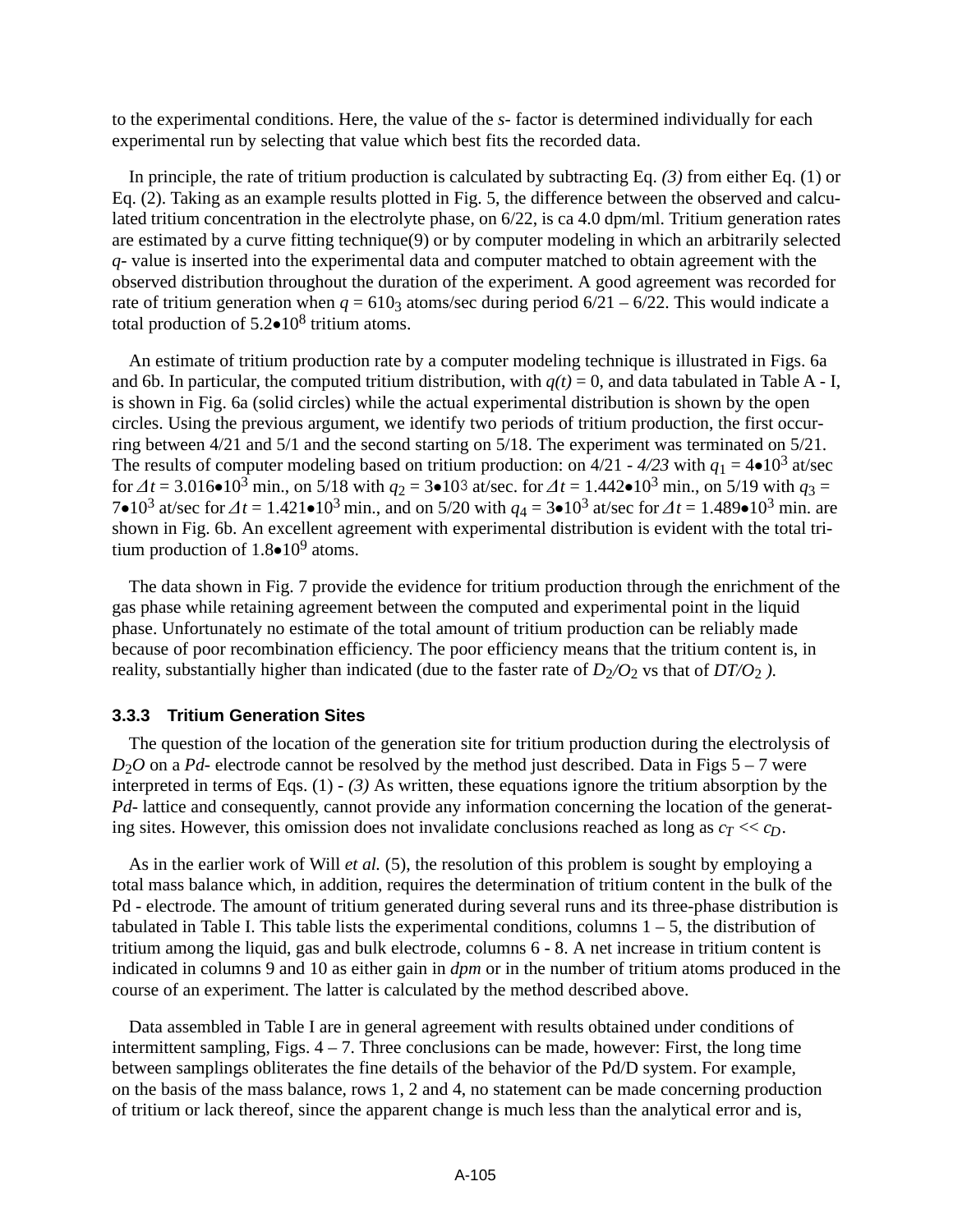therefore, not significantly different from no change. Second, tritium production, if any, takes place within, or in the close proximity of the interphase. Only when  $Al^{3+}$  ions were added to the electrolyte, was tritium detected in the bulk electrode. Third, electrolysis on dendritic surfaces (following the co– deposition) favors transport of tritium to the gas phase via path **B.**

# **4.0 Concluding Remarks**

Because of the controversial nature of the Pd- lattice assisted nuclear events, we have refrained from speculations and concentrated on presentation and interpretation of experimental data. We have limited the discussion to one aspect only because the correlation with, for example, excess enthalpy production, would require an on-line detection system sensitive enough to record the low level activity. In conclusion, we emphasize the following points:

1. Every effort was made to minimize analytical errors in the closed system. Although closed cells are considered superior to closed system arrangements for the detection of tritium generation in electrolytic cells, a closed cell, by design, represents an integrating system which may not be desirable if you are ascertaining the nature of the tritium generation. In this communication, we have shown that the cell/recombiner assembly and our experimental protocols yield results identical with those obtained using closed cells. This is due to the fact that the greatest source of error in both experimental approaches is in the tritium content measurement itself and not in the electrolyte volume.

2. The evidence for tritium production is based on the difference between the computed and observed concentration of tritium, the non-equilibrium distribution of tritium and the total mass balance. Only accepted concepts and well established procedures lead us to the conclusions offered.

*3.* One of the characteristic features of the behavior of the Pd/D system is the sporadic nature of "burst-like" tritium generation. Short times between samplings are necessary to facilitate the display of the "burst-like" behavior. Such "burst-like" behavior would not be detectable using a closed cell system.

*4.* Present data indicate that tritium production takes place within the interphase with the distribution governed primarily by path **A.** A speculative argument can be presented to indicate that the generated tritium is forced into the bulk electrode by conditions at the solution side of the interphase, *e.g.* addition of  $Al^{3+}$  ions, and that electrode surface morphology tends to affect the two-phase distribution, e.g., dendritic surfaces tend to promote transport via path **B.**

# **ACKNOWLEDGEMENT**

The authors acknowledge the interest and support received from Dr. Frank Cordon (NCCOSC – NISE West).

# **REFERENCES**

- 1. M. Fleischmann and S. Pons, J. Electroanal. Chem., **261**, 301(1989)
- 2. M.L. Oliphant, P. Harteck and Lord Rutherford, Nature, **133**, 413 (1934)
- 3. J. Schwinger, **Nuclear Energy in Atomic Lattice,** The First Annual Conf. on Cold Fusion, p. 130, Salt Lake City, UT, 1990
- 4. E. Storms, Fusion Techn., **20,** 433 (1991)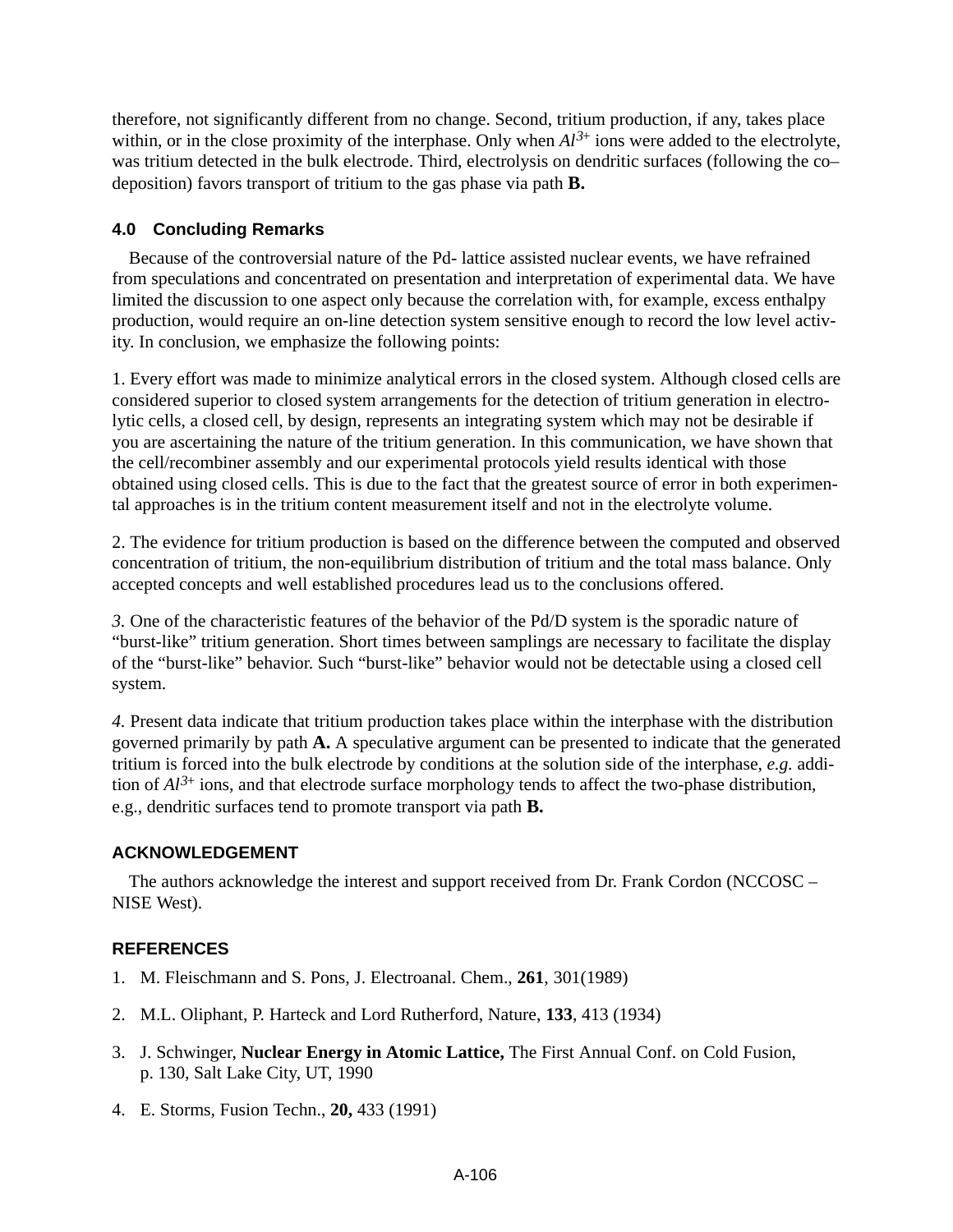- 5. F.G. Will, K. Cedzynska, M.—C. Yang, J.R. Peterson, H.E. Bergeson, S.C. Barrowers, W.J. West and D.C. Linton, **Studies of Electrolytic and Gas Phase Loading of Palladium with Deuterium,** The Science of Cold Fusion, Proc. II Annual Conf. on Cold Fusion, Como (Italy), 1991
- 6. R.V. Bucur and F. Bota, Electrochim. Acta, **29**, 103 (1984)
- 7. S. Szpak, P.A. Mosier-Boss, R.D. Boss and J.J. Smith, J. Electroanal. Chem., **373**, 1 (1994)
- 8. P. van Rysselberghe, Some Aspects of the Thermodynamic Structure of Electrochemistry, in Modern Aspects of Electrochemistry, J.O'M. Bockris, ed., vol. 4, Plenum Press, New York, NY , 1966
- 9. J. O'M. Bockris and S. Srinivasan, J. Electrochem. Soc., 111844(1964); 111,853(1964); **111,** 858 (1964)
- 10. S. Szpak, P.A. Mosier—Boss, S.R. Scharber and J.J. Smith, J. Electroanal. Chem., **337,** 147 (1992)
- 11. L. Schlapbach, **Surface properties and activation,** in Topics in Applied Physics, vol. II, chapter 2, Springer – Verlag, Berlin 1978
- 12. S.M. Bennington, R.S. Sokhi, P.R. Stonadge, D.K. Ross, M.J. Benham, T.D. Beynon, P. Whithey, I.R. Harris and J.P.G. Farr, Electrochim. Acta, 34,1323 (1989)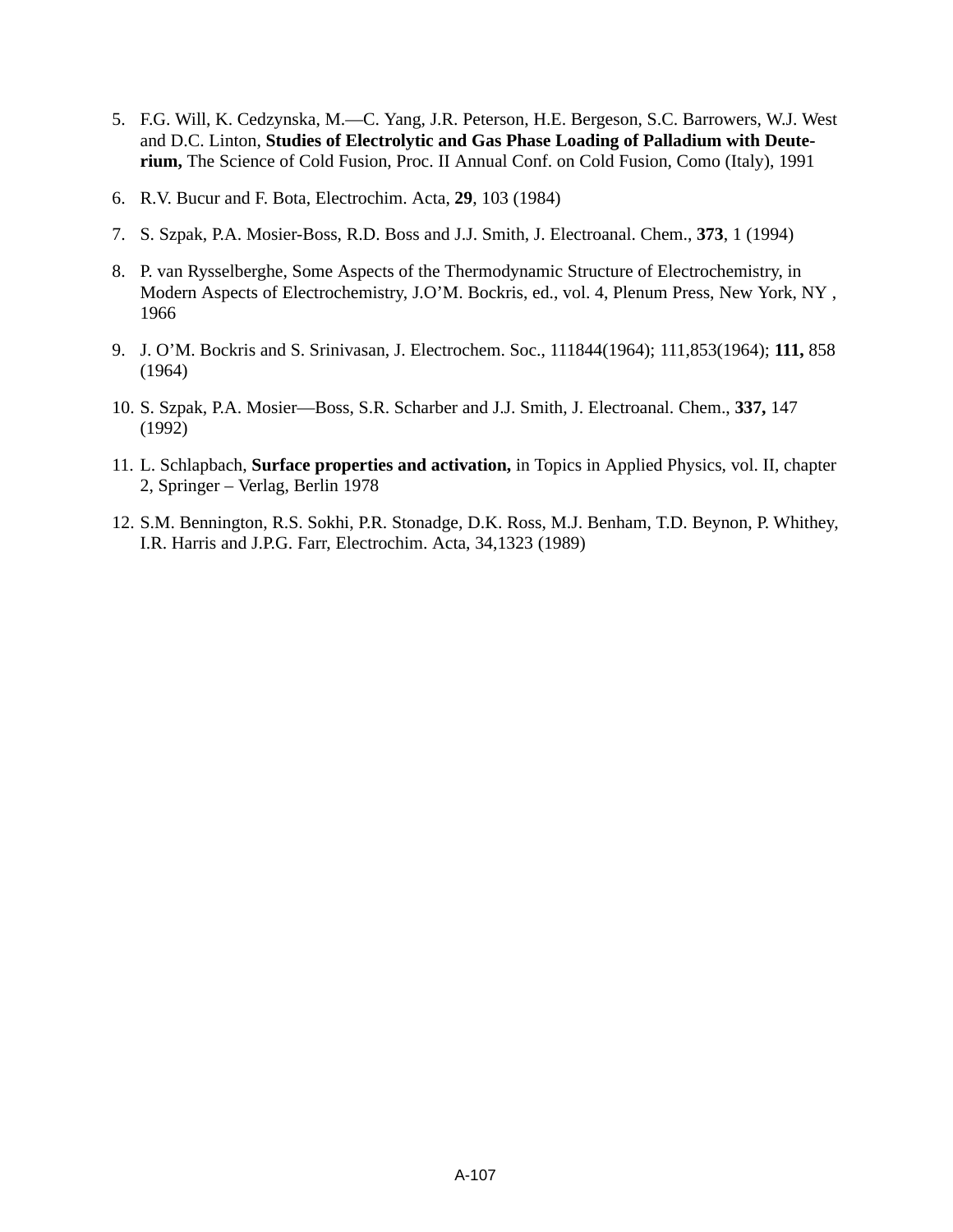TABLE I: THREE PHASE TRITIUM DISTRIBUTION (BY MASS BALANCE)

| SYSTEMS                                            | Volume/ml<br>يا<br>م    |                |                         | Ψ.             |                | Tritium/dpm/ml           |                   | $T = T(t_f) - T(t_0)$ |                      |
|----------------------------------------------------|-------------------------|----------------|-------------------------|----------------|----------------|--------------------------|-------------------|-----------------------|----------------------|
|                                                    | $\overline{\mathbb{P}}$ | $\vec{L}$      | T(l)/dpm/ml<br>$0=1$ is |                | Liquid         | Gas                      | Electrode         | $4$ pm                | atoms                |
| $AgO.3M$ LiCl                                      | 49.71                   | 23.55          | 18.9±1.2                | 0.97           | $22.4 \pm 1.2$ | $15.2\pm1.1$             |                   | $-14±50$              |                      |
| (Cu)Pd/0.1M Li0D                                   | 49.7                    | 23.66          | 18.9±1.2                | 0.998          | $24.1 \pm 1.2$ | $13.1 \pm 1.1$           | $\Xi$             | $-28 + 50$            |                      |
| $(Ag)Pd0.1M$ LiOD<br>$+80$ ppm Al                  | 49.72                   | 29.49          | 18.0±1.2                | 1.00           | $25.4 \pm 1.2$ | $13.3 \pm 1.1$           | $2.3 + 1.3$       | $123 + 50$            | 5.1x10 <sup>11</sup> |
| (Ag)Pd/0.3M Li0D<br>+231 ppm Al                    | 49.69                   | 19.79          | $16.5 \pm 1.2$          | 0.97           | $20.3 \pm 1.2$ | $13.1 \pm 1.1$           | $0.9 + 1.3$       | $-27 + 50$            |                      |
| (Au)Pd/0.3M LiCl <sup>b</sup><br>$(co-dep)$        | 46.72                   | $\frac{8}{11}$ | $14.5 \pm 1.9$          | (1.00)<br>0.56 | $25.4 \pm 2.1$ | $13.4 \pm 1.8$<br>(29.1) | ND <sup>(a)</sup> | $08\pm(25)$<br>08306  | $2.6 \times 10^{12}$ |
| (Au)Pd/0.3M LiCl <sup>b</sup><br>$_{\rm (co-dep)}$ | 37.1                    | 16.1           | $17.0 + 1.9$            | (1.00)<br>0.50 | $25.1 \pm 2.1$ | $13.4 \pm 1.8$           | ND <sup>(a)</sup> | 0356260<br>60±60      | $1.3 \times 10^{12}$ |

(a) determined by method of Will et al (5).<br>ND - not detectable<br>(b) Sample were counted for 240 min instead of 600 min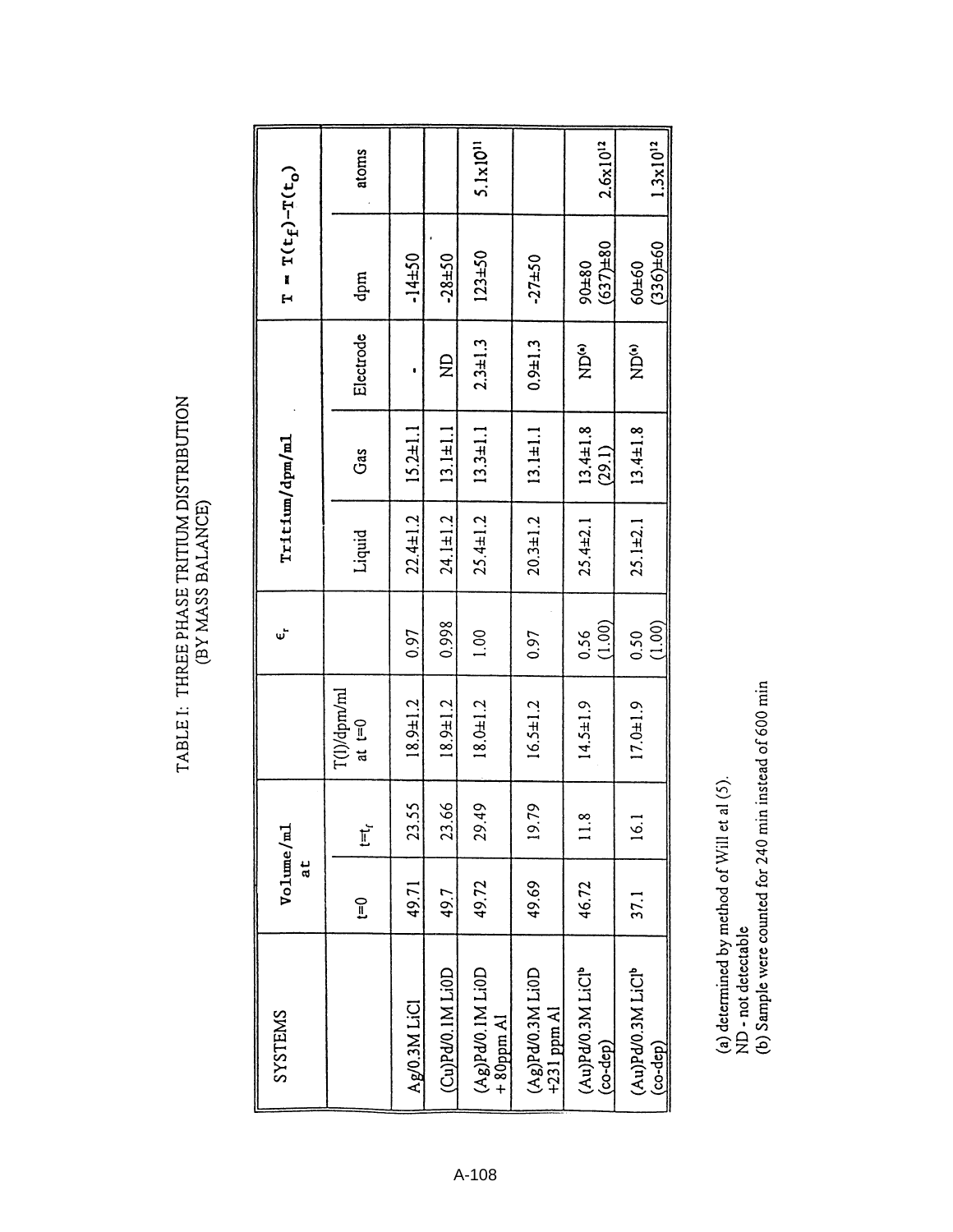# **FIGURE CAPTIONS**

Fig. 1 - Experimental cell and recombiner assembly (schematic) **a —** Electrolytic cell; **b —** Recombiner insert - detail of cell assembly

Fig. 2 - Sampling profile for constant cell current density

 $V(t_1)$  initial volume (also, initial volume for any charging period);  $V(t_2)$  – volume after the passage of charge  $i\Delta t$ ;  $V_s$  - sample volume;  $V_a$  - volume added;  $t_2$  - time of first sampling;  $t_3$  - electrolyte addition time; *t4* - time of second sampling.

Fig. *3* - Structure of the interphase; tritium distribution paths

r - reaction site; a - adsorption site; e - charge transfer site; n - nucleation and gas evolution plane 3a - Fluxes on non-absorbing electrode:  $i = i_D + i_T$  denote cell current and currents producing gaseous deuterium and tritium

3b - Fluxes on absorbing electrode - path **A** 

3c - Fluxes on absorbing electrode - path **B**

Fig. 4 - Two-phase tritium distribution ( $s = 0.71$ ) computed - dashed; experimental - solid line Fig. 4a - Electrode: area  $-3.67$  cm<sup>2</sup>; Cu-Ag-Pd (deposited from  $Pd(NH_3)_{2}Cl_2$ ) Electrolyte: 0.01 M *PdCl*<sub>2</sub>-0.3 M LiCl – D<sub>2</sub>O Additive: 100 ppm *BeSO4* in 0.1 M *Li*2*SO*<sup>4</sup> Fig. 4b - Electrode: area – 3 cm<sup>2</sup>; Cu-Ag-Pd ( deposited from  $Pd(NH_3)_2Cl_2$ Electrolyte: 0.3 M *LiOD* Additive:  $113 ppm B_2O_3$ Cell current, electrode addition and recombining efficiency indicated by arrows along the time coordinate (i,  $V_a$  and  $\varepsilon_r$  respectively)

Fig. 5 - Two-phase tritium distribution ( $s = 0.71$ ) computed – dashed; experimental – solid lines Electrode area: 2.5  $cm^2$ ; Cu-Ag-Pd deposited from  $Pd(NH_3)_2Cl_2$ Electrolyte:  $2.6 \bullet 10^{-3}$  M *PdCl*<sub>2</sub> – 0.31 M *LiCl* Additive: 200 *ppm MgCl*<sub>2</sub> indicated: points of electrolyte addition; recombers efficiencies; cell current *(mA)*

Fig. 6 - Two-phase tritium distribution  $(s = 0.63)$ Electrode area: 2.7 *cm*<sup>2</sup>; *Cu-Ag-Pd* deposited from  $Pd(NH_3)_{2}Cl_2$ Electrolyte: 0.33 M *Li*<sub>2</sub>*S0*<sub>4</sub> (50 *ml*) Additive: 100 *ppm BeS0*<sup>4</sup> indicated: cell current; recombining efficiency; electrolyte additions

Fig. 7 - Two-phase tritium distribution  $(s = 0.67)^*$ Electrode: prepared by co-deposition Electrolyte:  $0.05$  M  $PdCl<sub>2</sub> + 0.6$  M *LiCl* indicated: cell current; recombiner efficiency;  $D_2O$  addition \*Note: the *s-* value computed using data of the last seven days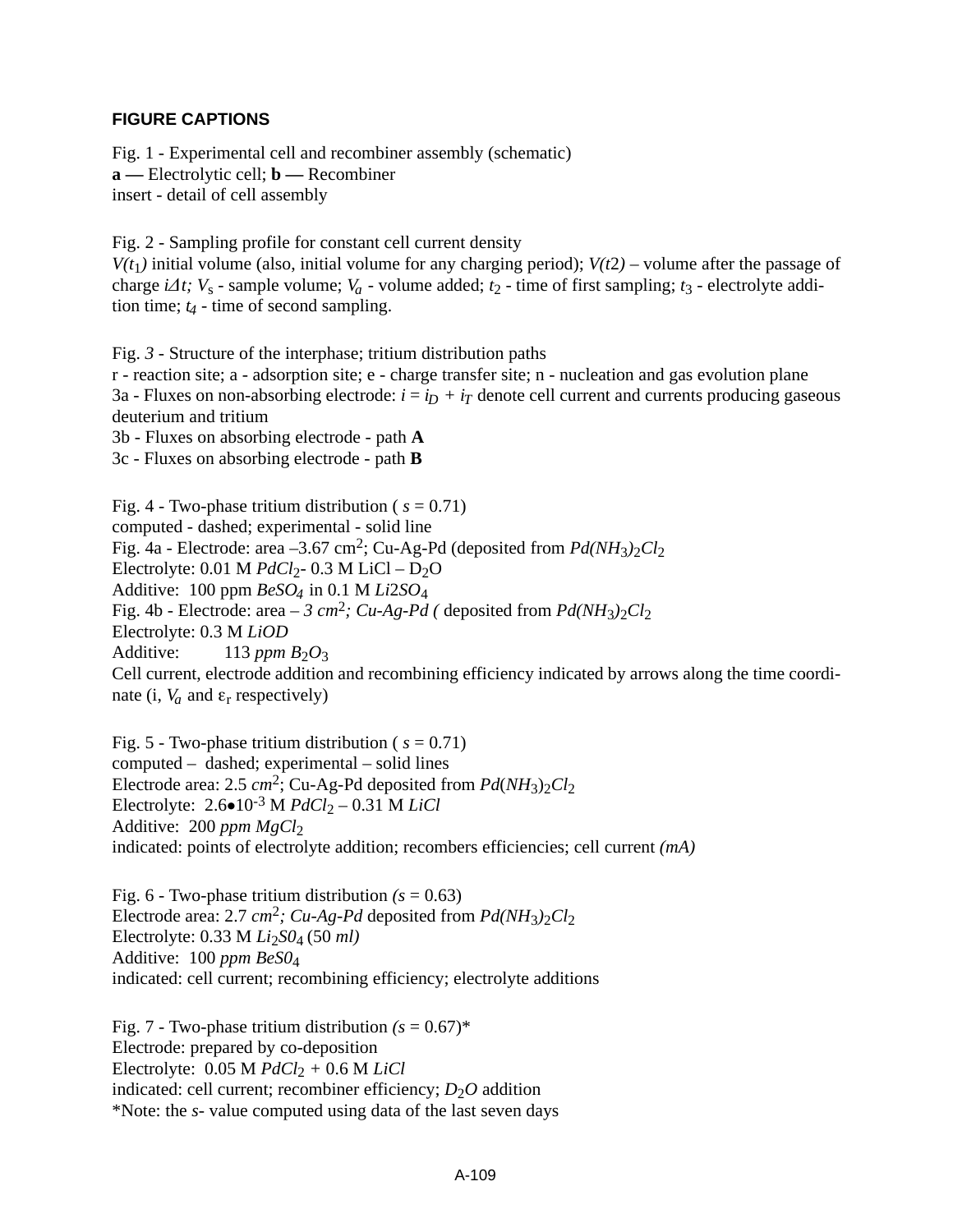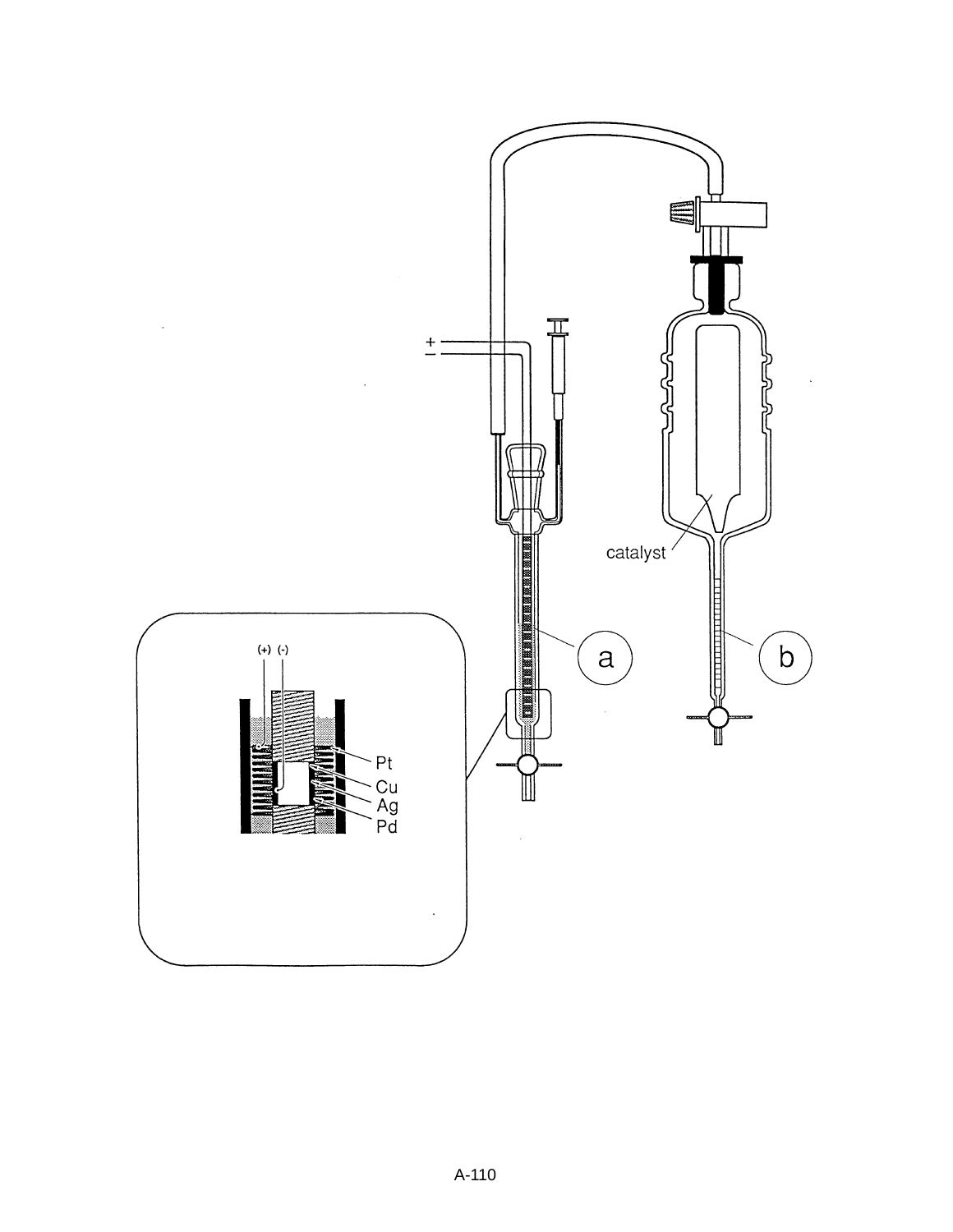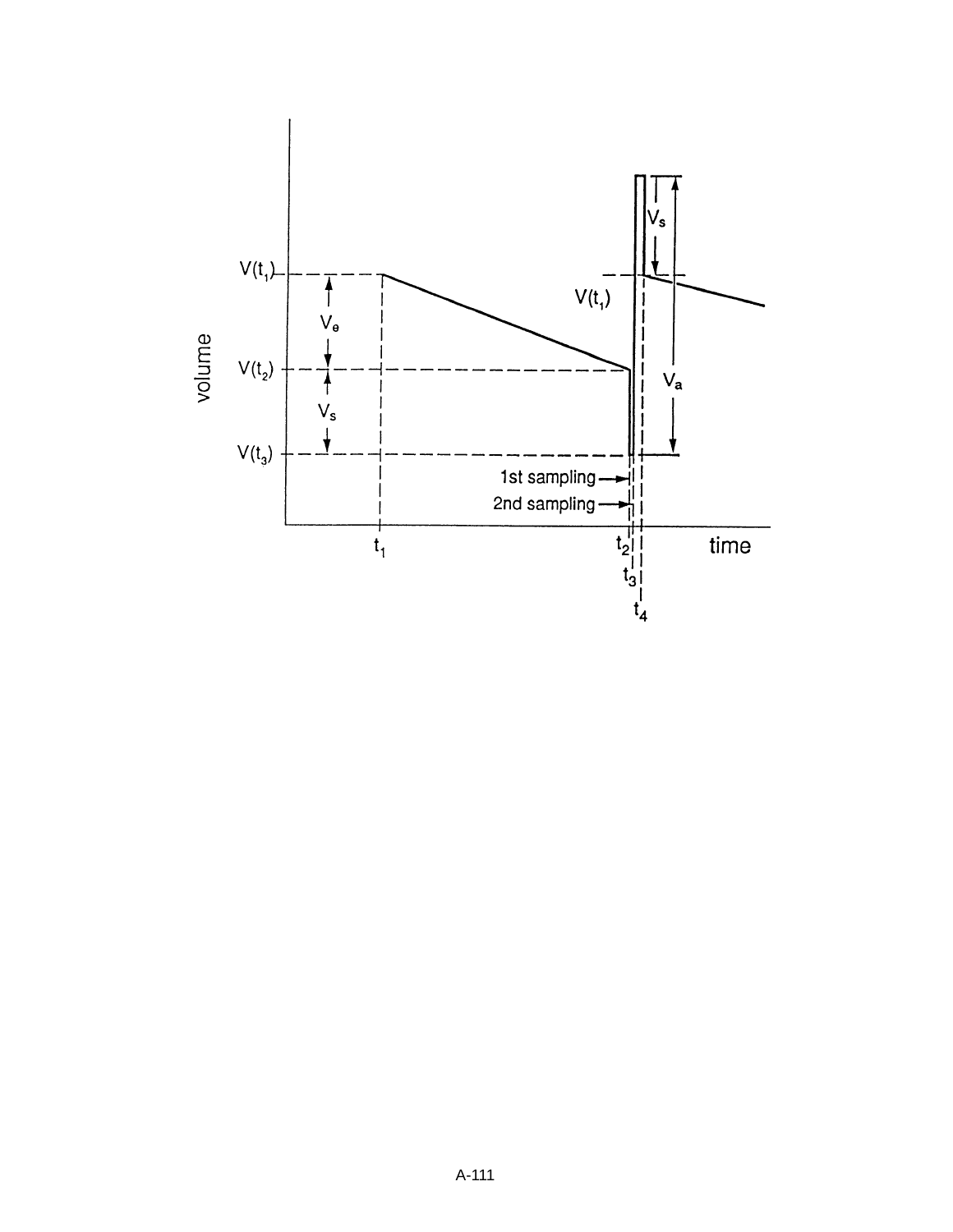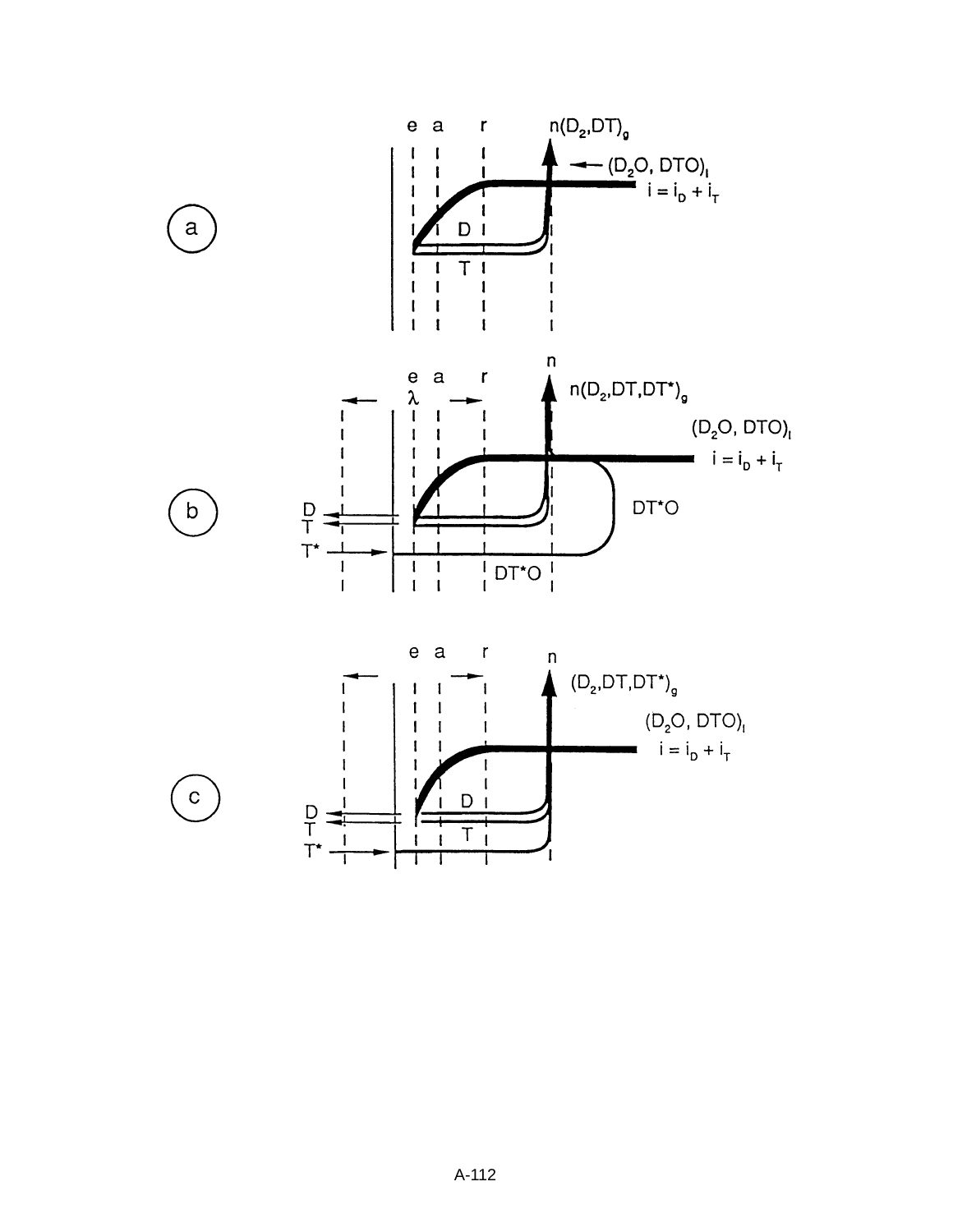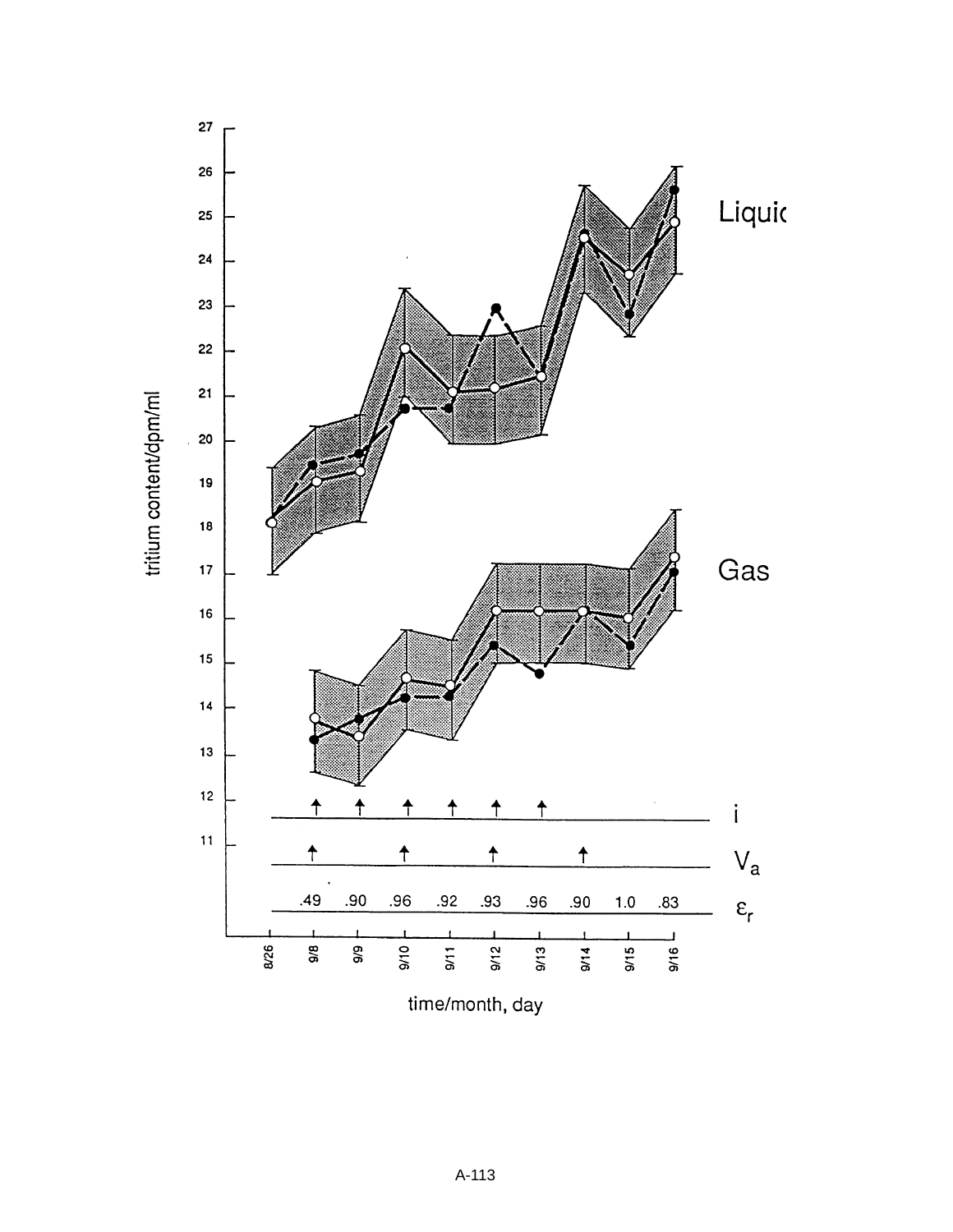

time/month, day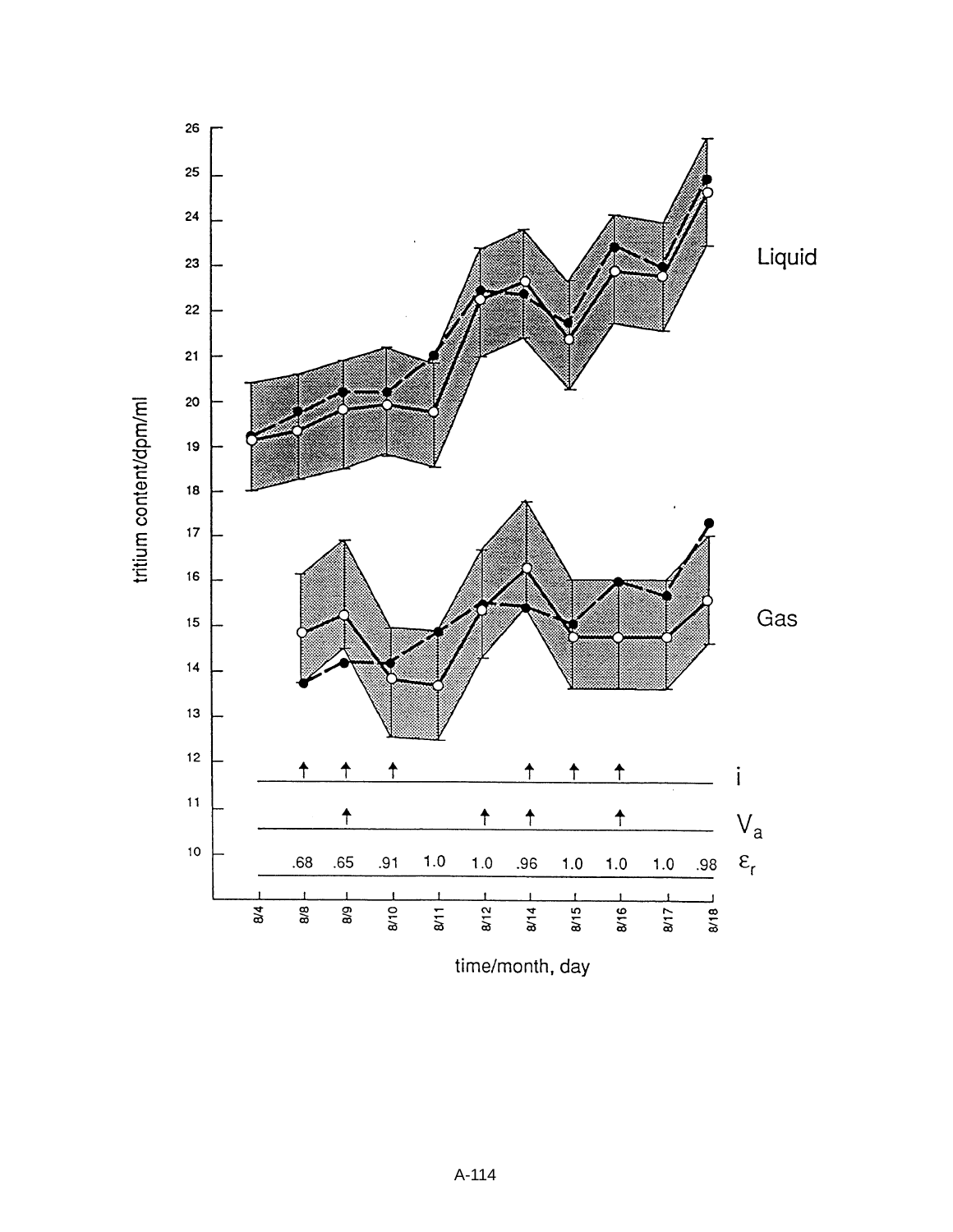

time/month, day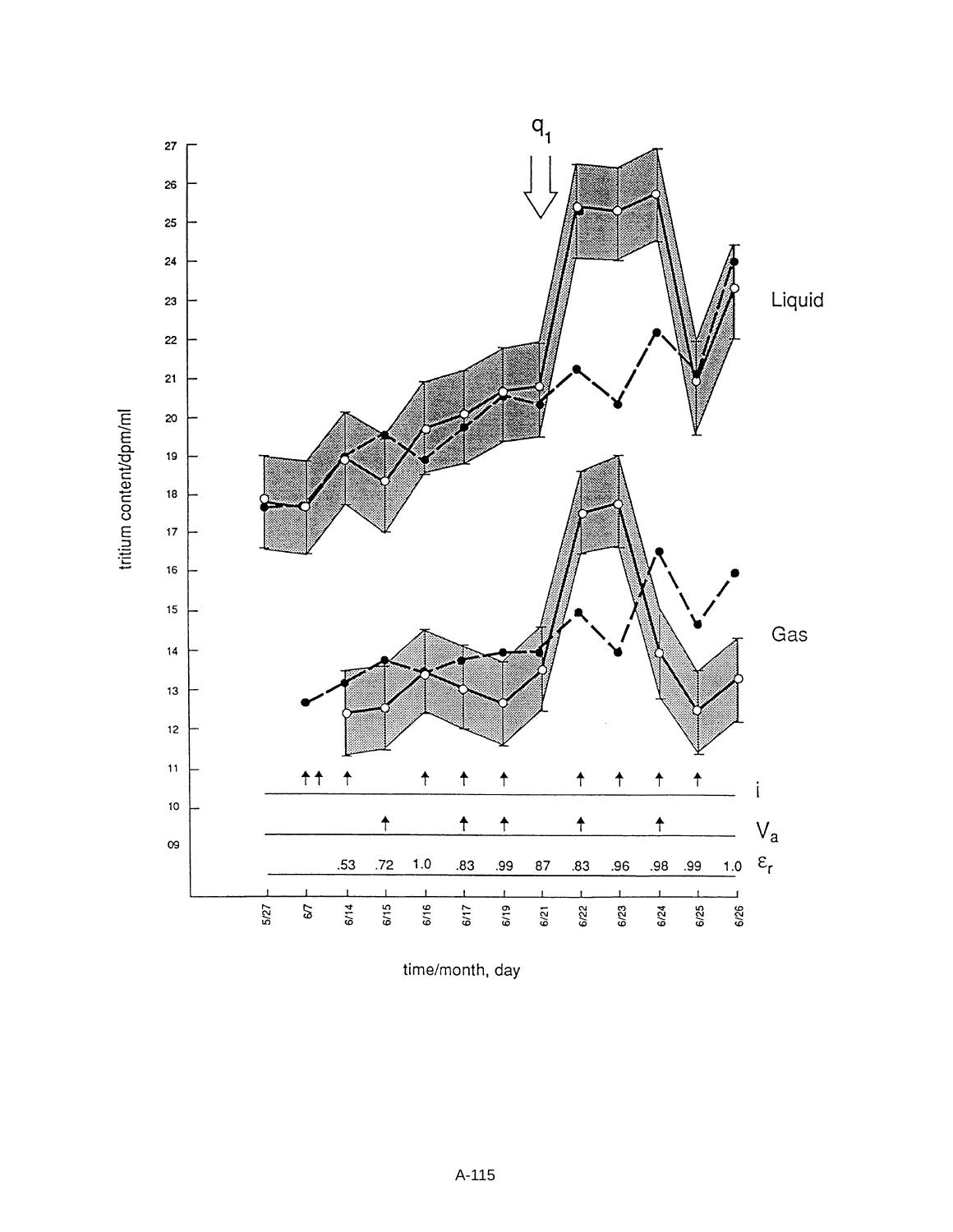

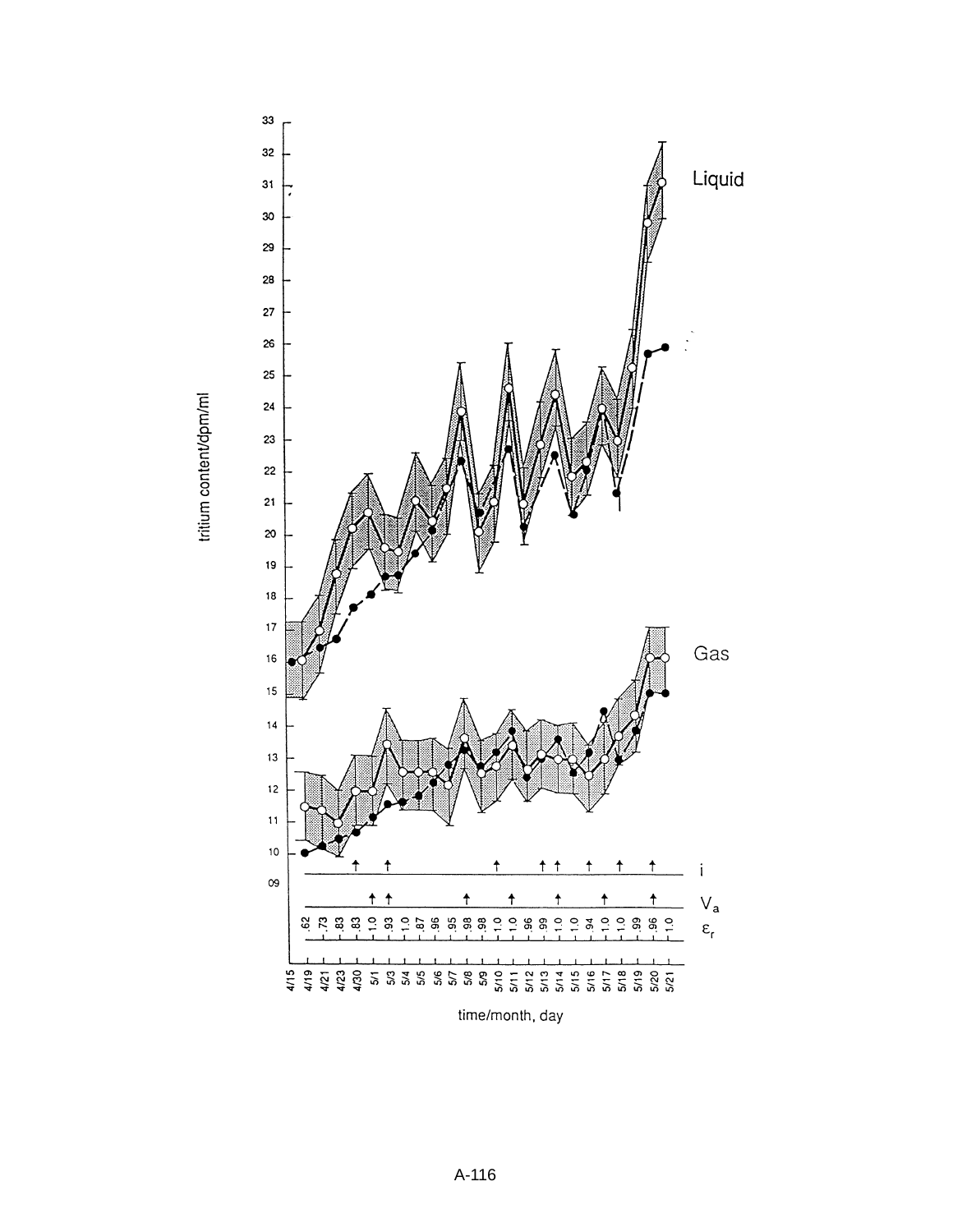

tritium content/dpm/ml

time/month, day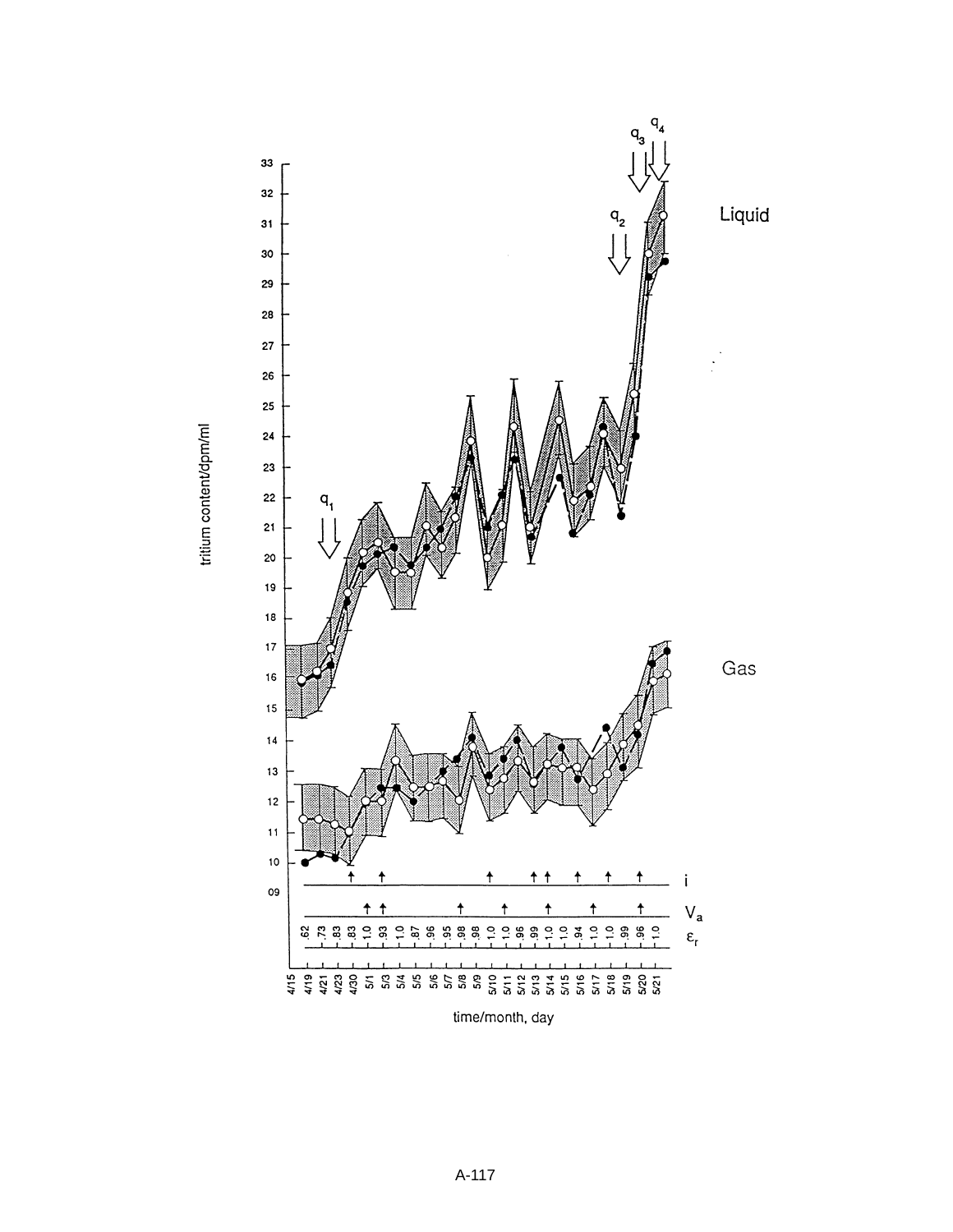

time/month, day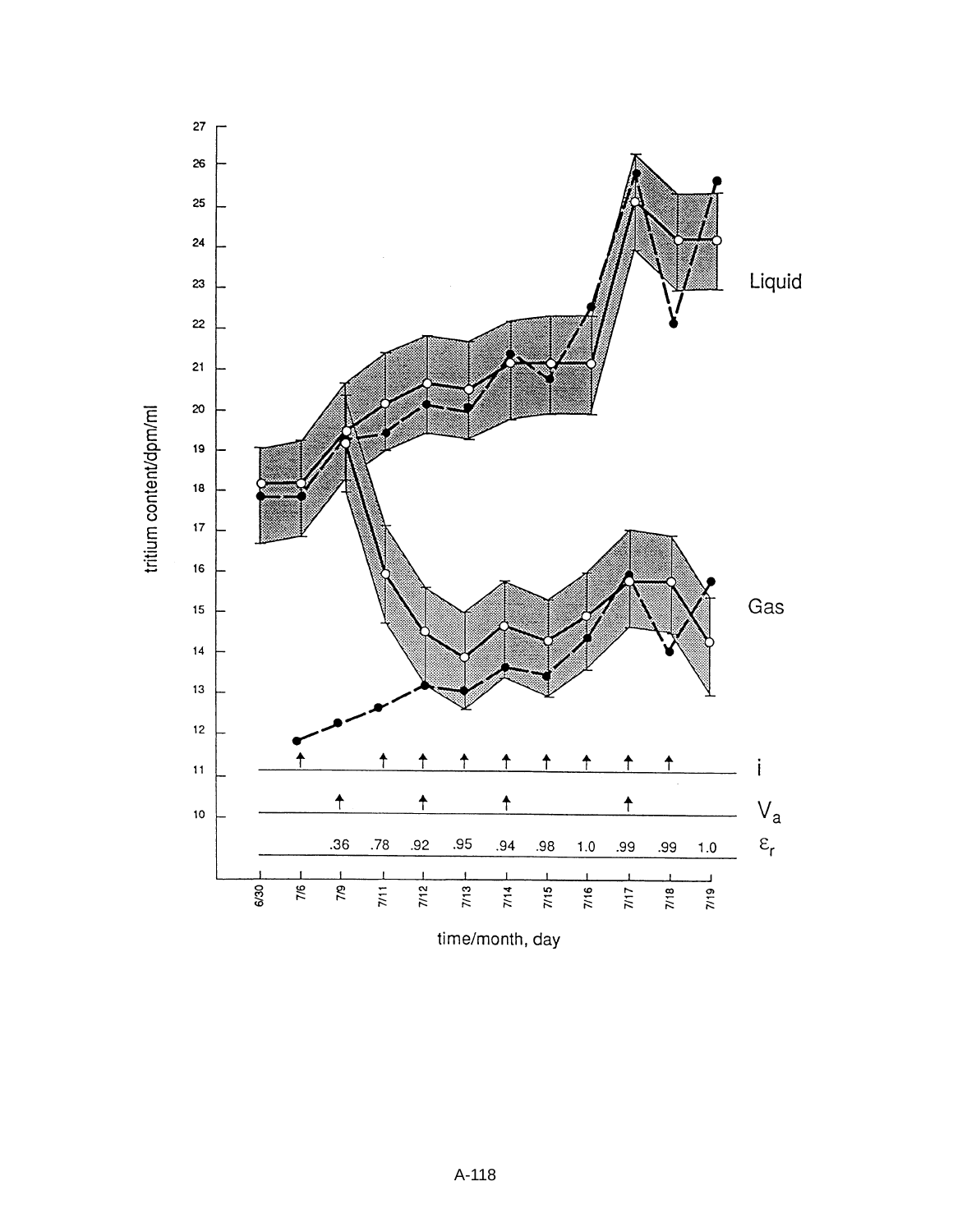# **APPENDIX**

Experimental data relevant to the computation of tritium distribution, using Eq. *(3),* are tabulated in Tables A-I through A-V. They are assembled to supplement the information provided in the respective figure captions.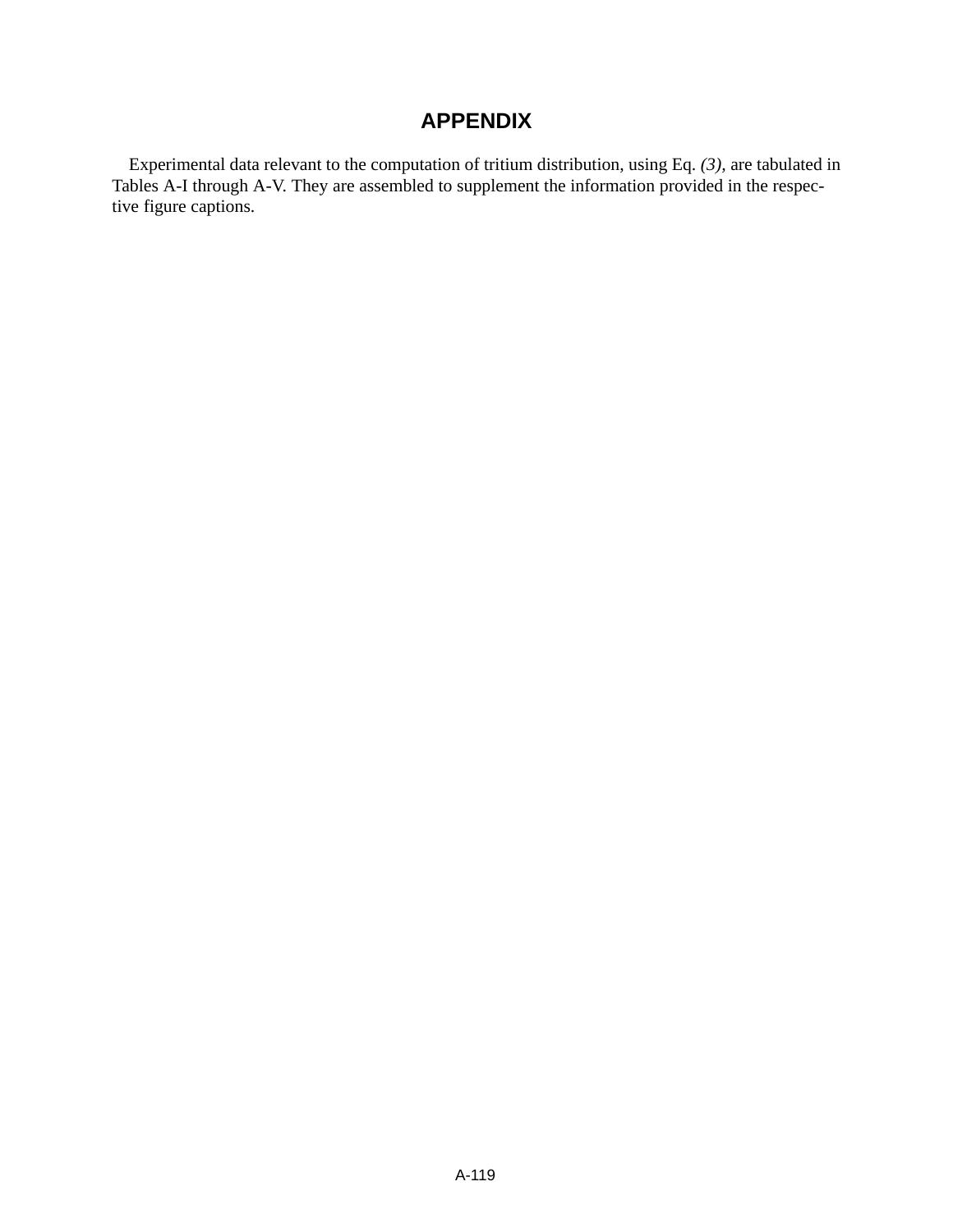Table A-I: Inventory of Input Parameters for Figure 4a

Run: 26 Aug to 16 Sept 1993

Electrolyte - volume: 24.82±0.01 ml

- composition: 0.01 M PdCl<sub>2</sub> + 0.3 M LiCl in D<sub>2</sub>0 with T= 18.2±1.2 dpm/ml
- additions: (a) 0.1 M  $Li_2SO_4$  + 102 ppm Be (as BeS0<sub>4</sub>) in D<sub>2</sub>0 with T=18.2±1.2 dpm/ml (b)  $D_2$ 0 with T=18.2±1.2 dpm/ml

Separation factor s=0.71

Sampling volume  $V_i = 1.60 \pm 0.01$  ml

| Sampling<br>Date | i/mA                     | $\Delta t$ /min      | $\epsilon_{\rm r}$ | $V_{\bullet}/ml$             | Tritium<br>Electrolyte | dpm/ml<br>Gas  |
|------------------|--------------------------|----------------------|--------------------|------------------------------|------------------------|----------------|
| $9 - 8$          | $-5$<br>$-7.5$<br>$-100$ | 1703<br>8280<br>8732 | .49                | $9.08 \pm 0.02$ <sup>*</sup> | $19.2 \pm 1.2$         | $13.8 \pm 1.1$ |
| $9 - 9$          | $-300$                   | 1463                 | .90                |                              | $19.4 \pm 1.2$         | $13.5 \pm 1.1$ |
| $9 - 10$         | $-500$                   | 1488                 | .96                | $15.14\pm0.02$ <sup>b</sup>  | $22.3 \pm 1.2$         | $14.8 \pm 1.2$ |
| $9 - 11$         | $-600$                   | 1768                 | .92                |                              | $21.1 \pm 1.2$         | $14.6 \pm 1.2$ |
| $9 - 12$         | $-800$                   | 1414                 | .93                | $18.17\pm0.02$ <sup>b</sup>  | $21.2 \pm 1.2$         | $14.5 \pm 1.2$ |
| $9 - 13$         | $-900$                   | 1076                 | .96                |                              | $21.4 \pm 1.2$         | $16.3 \pm 1.2$ |
| $9 - 14$         | $-1000$                  | 1626                 | .90                | $18.17\pm0.02$ <sup>b</sup>  | $24.6 \pm 1.2$         | $16.3 \pm 1.2$ |
| $9 - 15$         | $-1000$                  | 1449                 | 1.00               |                              | $23.6 \pm 1.2$         | $16.2 \pm 1.2$ |
| $9 - 16$         | $-1000$                  | 1157                 | .83                |                              | $25.0 \pm 1.2$         | $17.4 \pm 1.2$ |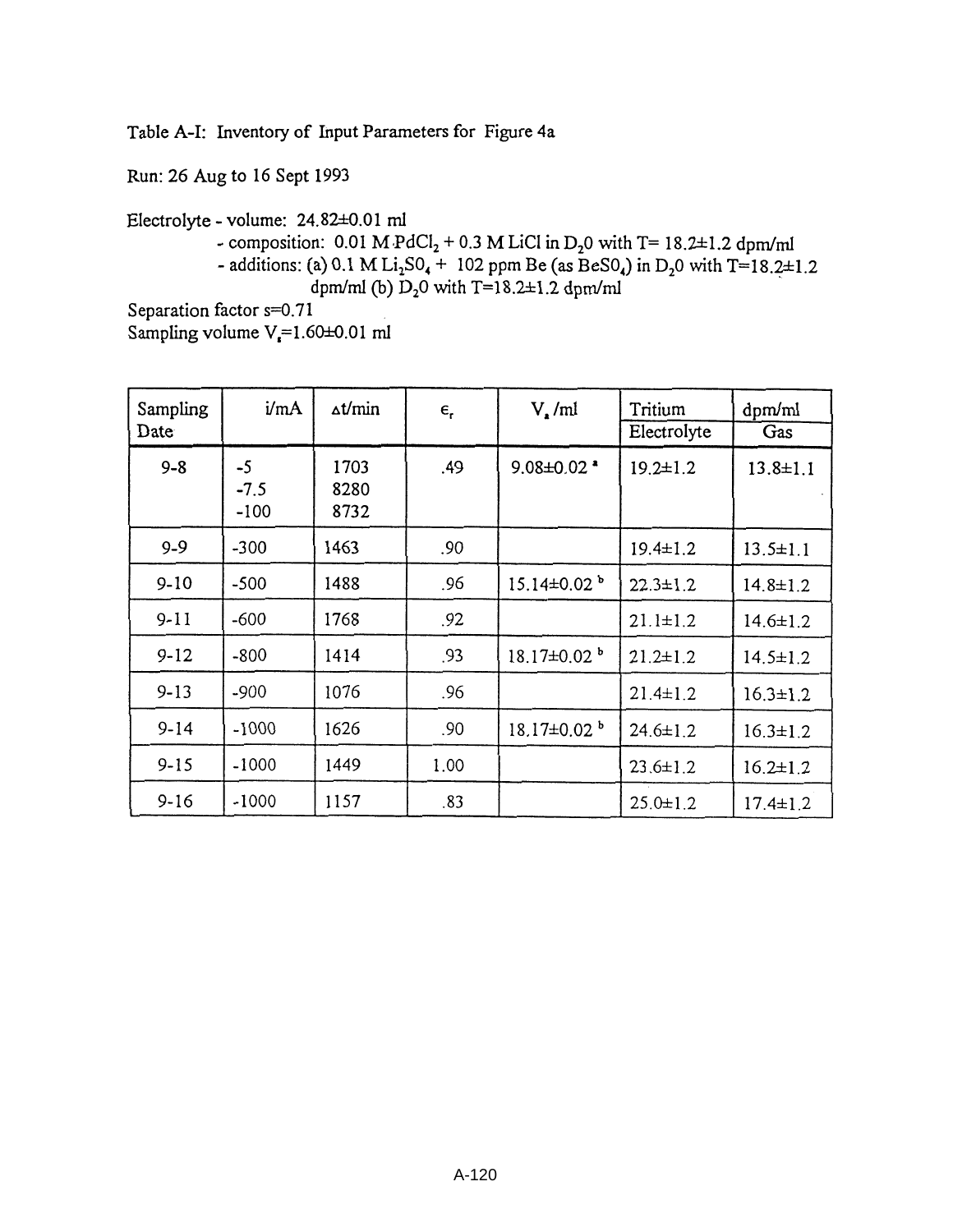Table A-II: Inventory of Input Parameters for Figure 4b

Run: 4 Aug 1993 to 18 Aug 1993

Electrolyte - volume 24.80±0.01 ml

- composition 0.3 M LiOD + 133 ppm B (as  $B_2O_3$ ) in  $D_2O$  with T= 19.3±1.2 dpm/ml - additions:  $0.1$  M Li0D + 50 ppm B in D<sub>2</sub>0 with T= 19.0±1.2 dpm/ml Separation Factor s=0.71

Sampling volume V<sub>s</sub>=1.60±0.01 ml

| Sampling<br>Date | i/mA            | At/min       | $\epsilon_{\rm r}$ | $V_{\bullet}/ml$ | Tritium<br>Electrolyte | dpm/ml<br>Gas  |
|------------------|-----------------|--------------|--------------------|------------------|------------------------|----------------|
| $8 - 8$          | $-50$<br>$-100$ | 1421<br>4270 | .68                |                  | $19.4 \pm 1.2$         | $15.0 \pm 1.2$ |
| $8 - 9$          | $-200$          | 1738         | .65                | $12.11 \pm 0.02$ | $19.8 \pm 1.2$         | $15.7 \pm 1.2$ |
| $8 - 10$         | $-300$          | 1315         | .91                |                  | $20.0 \pm 1.2$         | $13.8 \pm 1.2$ |
| $8 - 11$         | $-400$          | 1442         | 1.00               |                  | $19.7 \pm 1.2$         | $13.6 \pm 1.2$ |
| $8 - 12$         | $-400$          | 1593         | 1.00               | $12.11 \pm 0.02$ | $22.2 \pm 1.2$         | $15.5 \pm 1.2$ |
| $8 - 14$         | $-400$          | 2460         | .96                | 18.17±0.02       | $22.6 \pm 1.2$         | $16.6 \pm 1.2$ |
| $8 - 15$         | $-600$          | 1498         | 1.00               |                  | $21.4 \pm 1.2$         | $14.6 \pm 1.2$ |
| $8 - 16$         | $-800$          | 1458         | 1.00               | 18.98±0.03       | $22.9 \pm 1.2$         | $14.8 \pm 1.2$ |
| $8 - 17$         | $-1000$         | 1668         | 1.00               |                  | $20.3 \pm 1.2$         | $14.8 \pm 1.2$ |
| $8 - 18$         | $-1000$         | 1249         | .98                |                  | $24.6 \pm 1.2$         | $15.8 \pm 1.2$ |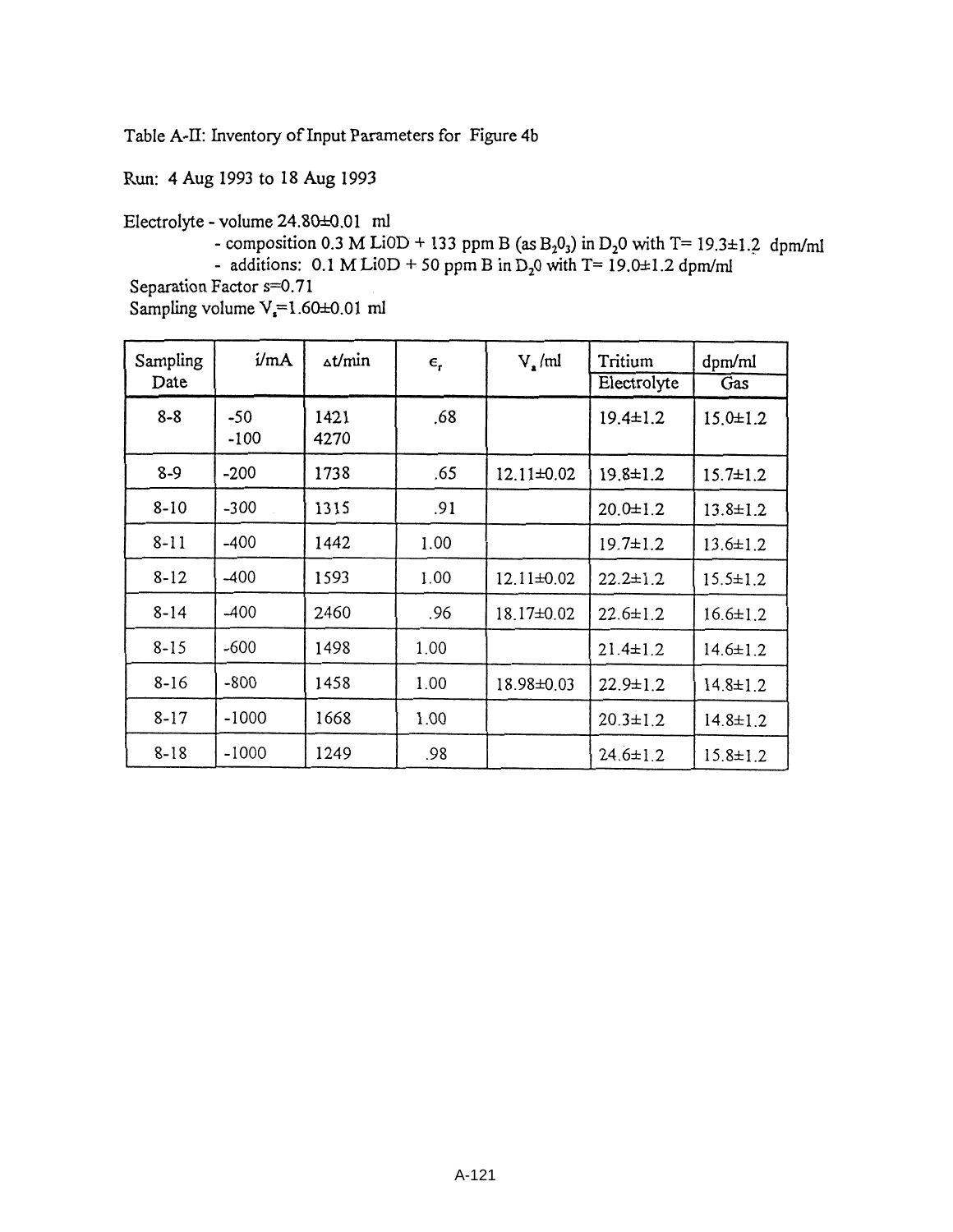# TABLE III-A: Inventory of Input Parameters for Figure 5

Run: 27 May 1993 to 26 June 1993

Electrolyte - volume: 24.84±0.01 ml

- composition: 0.01M Pd Cl<sub>2</sub> + 0.314 M LiCl in D<sub>2</sub>0 with T=17.8±1.2 dpm/ml - additions: 0.1 M LiCl + 200 ppm MgCl<sub>2</sub> in D<sub>2</sub>0 with T=17.0±1.2 dpm/ml Separation factor s=0.71 Sampling volume  $V_i = 1.58 \pm 0.01$  ml

| Sampling<br>Data | i/mA                 | $\Delta t$ /min      | $\epsilon_{\rm r}$ | $V_{\bullet}/ml$ | Tritium<br>Electrolyte | dpm/ml<br>Gas  |
|------------------|----------------------|----------------------|--------------------|------------------|------------------------|----------------|
| $6 - 7$          | $-1$<br>$-2$<br>$-3$ | 8612<br>1645<br>5546 |                    |                  | $17.7 \pm 1.2$         |                |
| $6 - 14$         | $-50$<br>$-100$      | 2947<br>7281         | .53                |                  | $18.9 \pm 1.2$         | $12.4 \pm 1.1$ |
| $6 - 15$         | $-200$               | 1496                 | .72                | $8.93 \pm 0.03$  | $18.7 \pm 1.2$         | $12.6 \pm 1.1$ |
| $6 - 16$         | $-200$               | 1217                 | 1.00               |                  | $19.7 \pm 1.2$         | $13.5 \pm 1.1$ |
| $6 - 17$         | $-300$               | 1430                 | .83                | $8.93 \pm 0.03$  | $20.0 \pm 1.2$         | $13.1 \pm 1.1$ |
| $6 - 19$         | $-400$               | 2801                 | .99                | 11.90±0.03       | $20.5 \pm 1.2$         | $12.7 \pm 1.1$ |
| $6 - 21$         | $-300$               | 3282                 | .87                |                  | $20.7 \pm 1.2$         | $13.6 \pm 1.1$ |
| $6 - 22$         | $-300$               | 1435                 | . 83               | 11.90±0.03       | $25.3 \pm 1.2$         | $17.6 \pm 1.1$ |
| $6 - 23$         | $-500$               | 1411                 | .96                |                  | $25.2 \pm 1.2$         | $17.8 \pm 1.1$ |
| $6 - 24$         | $-600$               | 1366                 | .98                | 17.87±0.03       | $25.7 \pm 1.2$         | $13.9 \pm 1.1$ |
| $6 - 25$         | $-800$               | 1211                 | .99                |                  | $20.8 \pm 1.2$         | $12.5 \pm 1.1$ |
| $6 - 26$         | $-1000$              | 1363                 | 1.00               |                  | $23.3 \pm 1.2$         | $13.3 \pm 1.1$ |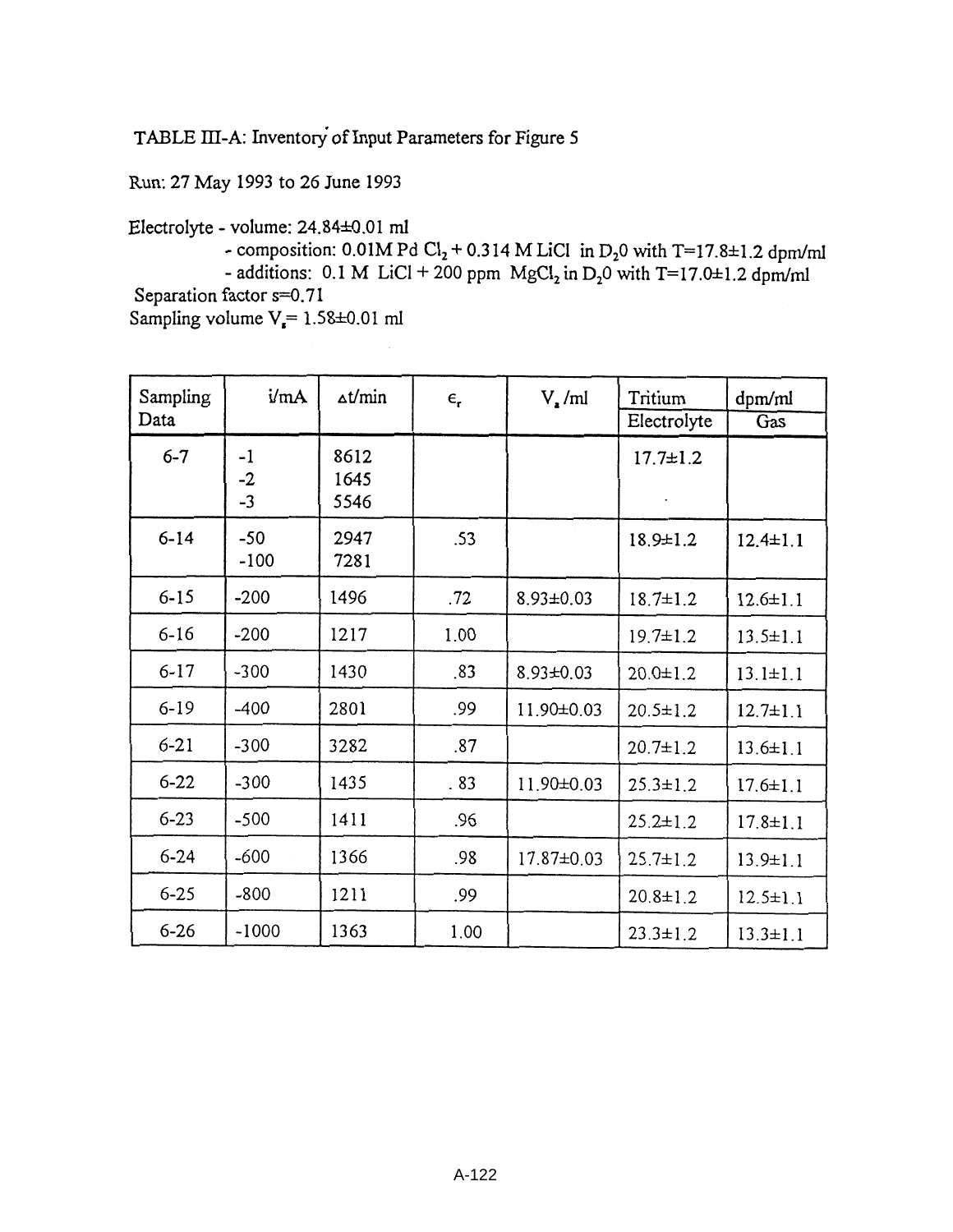Table IV-A: Inventory for Input Parameters for Figures 6a & 6b

Run: 15 Apr 1993 to 21 May 1993

Electrolyte - volume: 48.89±0.01 ml

- composition: 0.333 M Li<sub>2</sub>S0<sub>4</sub> + 100 ppm Be (as BeS0<sub>4</sub>) in D<sub>2</sub>0 with T=15.9±1.2 dpm/ml
- additions: (a) 0.1 M  $Li_2SO_4$  in  $D_2O$  with T=15.9±1.2 dpm/ml
	- (b) 0.1 M  $Li_2SO_4 + 100$  ppm Be (as BeS0<sub>4</sub>) in D<sub>2</sub>0 with T=15 9±1.2 dpm/ml
		- (c)  $D_2$ 0 with T=16.0±1.2 dpm/ml

Separation factor: s=0.63 Sampling volume  $V_s = 2.06 \pm 0.01$  ml

| Sampling<br>Date | i/mA            | $\Delta t$ /min | $\boldsymbol{\epsilon}_{\text{r}}$ | $V_{\bullet}/ml$              | Tritium<br>Electrolyte | dpm/ml<br>Gas  |
|------------------|-----------------|-----------------|------------------------------------|-------------------------------|------------------------|----------------|
| $4 - 19$         | $-50$<br>$-100$ | 1212<br>4286    | .62                                |                               | $16.1 \pm 1.2$         | $11.5 \pm 1.1$ |
| $4 - 21$         | $-100$          | 2950            | .73                                |                               | $16.9 \pm 1.2$         | $11.4 \pm 1.1$ |
| $4 - 23$         | $-100$          | 3016            | .83                                |                               | $18.7 \pm 1.2$         | $11.0 \pm 1.1$ |
| $4 - 30$         | $-100$          | 9845            | .83                                |                               | $20.2 \pm 1.2$         | $12.0 \pm 1.1$ |
| $5 - 1$          | $-200$          | 1424            | 1.00                               | $8.94\pm0.01$ *               | $20.8 \pm 1.2$         | $12.0 \pm 1.1$ |
| $5 - 3$          | $-200$          | 2977            | . 93                               | 20.85±0.02 *                  | $19.4 \pm 1.2$         | $13.5 \pm 1.1$ |
| $5 - 4$          | $-400$          | 1470            | 1.00                               |                               | $19.4 \pm 1.2$         | $12.5 \pm 1.1$ |
| $5 - 5$          | $-400$          | 1325            | .87                                |                               | $21.4 \pm 1.2$         | $12.5 \pm 1.1$ |
| $5-6$            | $-400$          | 1487            | .96                                |                               | $20.4 \pm 1.2$         | $12.6 \pm 1.1$ |
| $5 - 7$          | $-400$          | 1524            | .95                                |                               | $21.2 \pm 1.2$         | $12.1 \pm 1.1$ |
| $5 - 8$          | $-400$          | 1734            | . 98                               | $19.88 \pm 0.02$ <sup>*</sup> | $24.2 \pm 1.2$         | $13.9 \pm 1.1$ |
| $5 - 9$          | $-400$          | 1090            | .98                                |                               | $20.1 \pm 1.2$         | $12.5 \pm 1.1$ |
| $5 - 10$         | $-400$          | 1667            | 1.00                               |                               | $21.0 \pm 1.2$         | $12.8 \pm 1.1$ |
| $5 - 11$         | $-500$          | 1396            | 1.00                               | $23.83 \pm 0.02$ <sup>b</sup> | $24.8 \pm 1.2$         | $13.5 \pm 1.1$ |
| $5 - 12$         | $-500$          | 1305            | .96                                |                               | $20.9 \pm 1.2$         | $12.8 \pm 1.1$ |
| $5 - 13$         | $-500$          | 1551            | . 99                               |                               | $23.0 \pm 1.2$         | $13.2 \pm 1.1$ |
| $5 - 14$         | $-600$          | 1194            | 1.00                               | $25.34\pm0.02$ <sup>b</sup>   | $24.6 \pm 1.2$         | $13.0 \pm 1.1$ |

# TABLE IV-A: FIGURES 6A AND 6B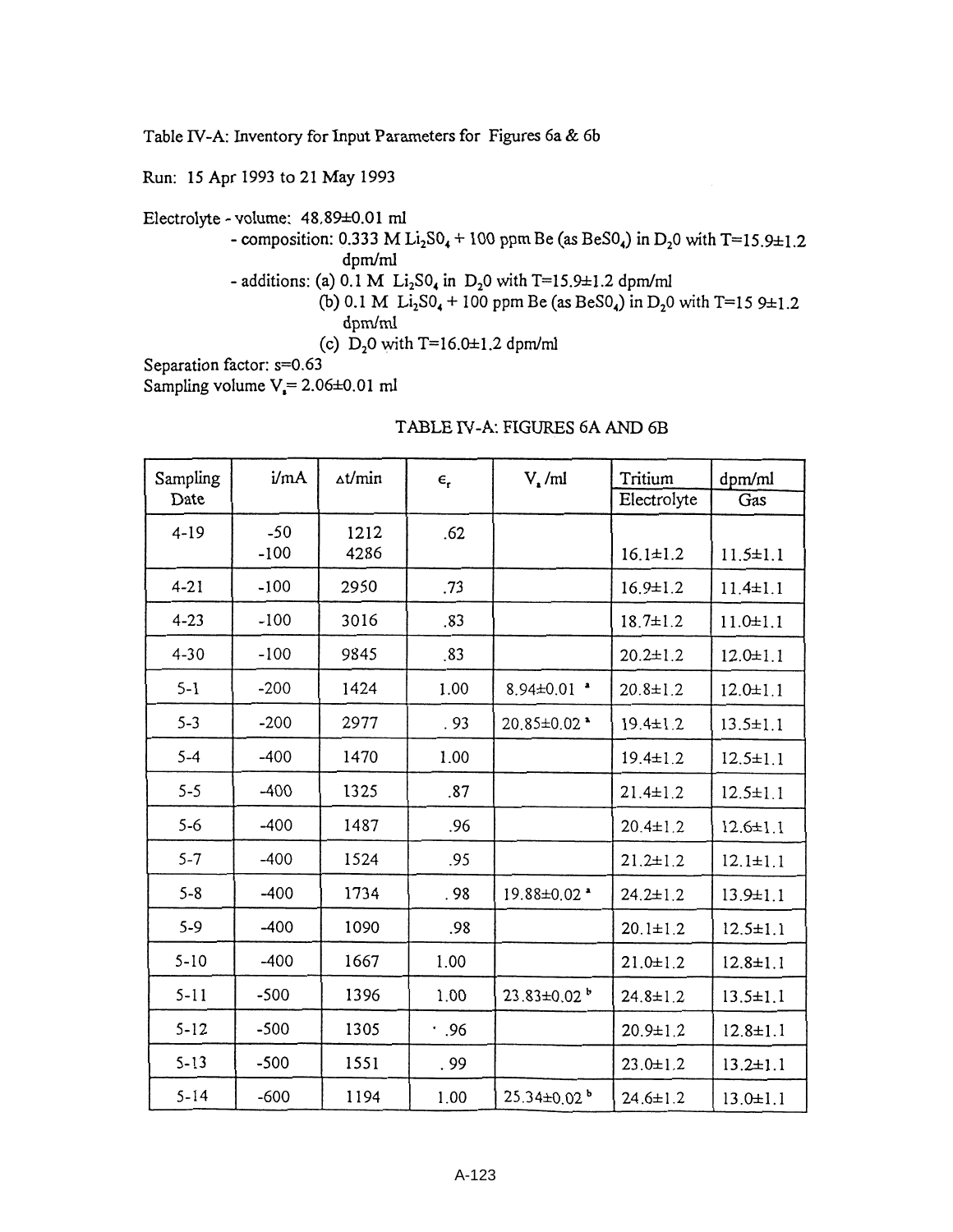| $-700$  | 1450 | 1.00 |                    | $21.8 \pm 1.2$ | $13.0 \pm 1.1$ |
|---------|------|------|--------------------|----------------|----------------|
| $-700$  | 1543 | .94  |                    | $22.4 \pm 1.2$ | $12.4 \pm 1.1$ |
| $-800$  | 1622 | 1.00 | $26.81 \pm 0.02$ ° | $24.1 \pm 1.2$ | $12.9 \pm 1.1$ |
| $-800$  | 1355 | 1.00 |                    | $23.0 \pm 1.2$ | $13.8 \pm 1.1$ |
| $-900$  | 1442 | . 99 |                    | $25.2 \pm 1.2$ | $14.3 \pm 1.1$ |
| $-900$  | 1421 | . 96 | $10.45 \pm 0.01$ ° | $29.6 \pm 1.2$ | $16.1 \pm 1.1$ |
| $-1000$ | 1489 | 1.00 |                    | $31.2 \pm 1.2$ | $16.1 \pm 1.1$ |
|         |      |      |                    |                |                |